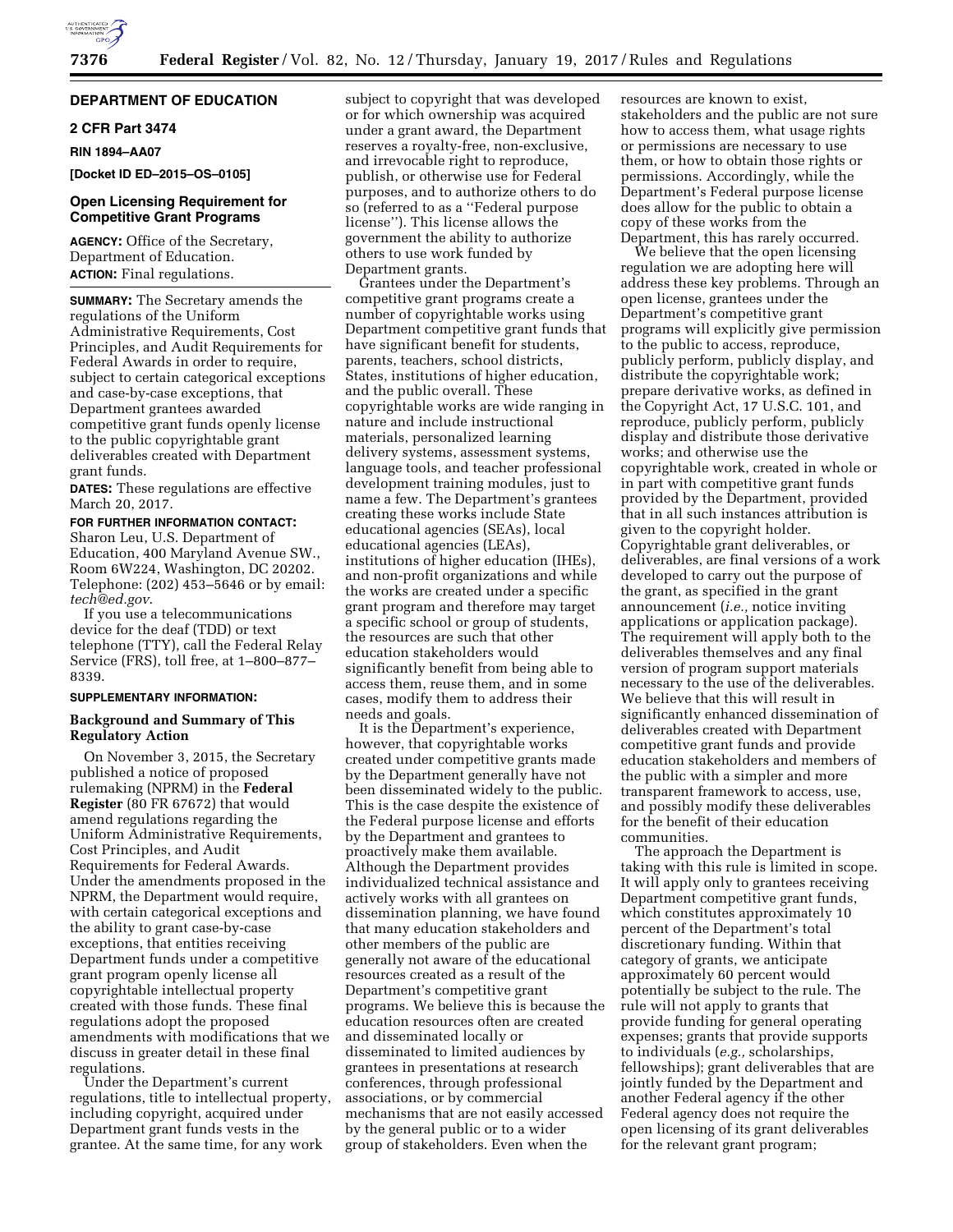copyrightable works created by the grantee or subgrantee that are not created with Department funds; any copyrightable work incorporated in the grant deliverable that is owned by a party other than the grantee or subgrantee, unless the grantee or subgrantee has acquired the right to provide such a license in that work; peer-reviewed scholarly publications that arise from any scientific research funded, either fully or partially, from grants awarded by the Department; or grants under the Department's Ready to Learn Television Program. Grantees receiving funds under the Department's formula grant programs will not be subject to the rule. Further, the rule will not apply to a grantee for which compliance with the rule would conflict with, or materially undermine the ability to protect or enforce, other intellectual property rights or obligations of the grantee or subgrantee, in existence or under development, including those rights provided under 15 U.S.C. 1051, *et seq.,* 18 U.S.C. 1831– 1839, and 35 U.S.C. 200, *et seq.*  Similarly, the rule does not alter any applicable rights in the grant deliverable available under 17 U.S.C. 106A, 203 or 1202, 15 U.S.C. 1051, *et seq.,* or State law.

The rule also provides for the Department to consider individual grantee requests for exception to the open licensing requirement. We note in the rule some examples of situations that may be appropriate for an exception to the open licensing requirement, such as where the Secretary has determined that the grantee or subgrantee's dissemination plan would likely achieve meaningful dissemination equivalent to or greater than the dissemination likely to be achieved through the open licensing requirement. Similarly, we provide the example of a situation in which the open licensing requirement would impede the grantee's ability to form the required partnerships necessary to carry out the purpose of the grant. The list of examples in the rule is not exhaustive and is intended to indicate the types of situations in which an exception may be appropriate depending on the specific circumstances.

In designing competitions that would not fall within any of the categorical exceptions specified in the rule, the Department will also consider whether to make an exception for a grant program for a particular year's competition. In that regard, the Department will consider whether the open licensing requirement conflicts with the statutory purpose of the program and whether harm caused to

the program by implementing the open licensing requirement would outweigh its benefit. In granting exceptions, we may consider factors such as the following: (1) Possible negative effect on the statutory purpose of the program if an open licensing requirement is applied; (2) Possible barriers to the intended benefits of broad dissemination if an open licensing requirement is applied, for example, if the broadest possible dissemination can be achieved only through exclusive private entity partnerships; (3) The public need for, or benefit from, the opportunity to access or use the copyrightable grant deliverable given the context of the particular program; and (4) Other economic considerations, such as an undue financial hardship on the grantees to implement the rule. The Secretary's designee(s) will make final decisions about whether a program-level exception is granted. In each Notice Inviting Applications for a competitive grant program, the Department will clearly communicate whether or not the program is subject to the open licensing requirement or has received an exception.

The Department recognizes that implementation of these regulations represents a change from current practice and therefore plans to take a phased approach to implementing the rule for new competitive grants announced in FY 2017 and will fully implement it for all applicable competitive grant programs across the Department in FY 2018. This approach will provide us additional opportunities to take steps such as preparing administrative procedures regarding the consideration of requests for exceptions and providing relevant staff training. In FY 2017, each new competitive grant competition announcement will clearly indicate whether this rule will apply so that eligible applicants can make informed decisions regarding their participation in the competition.

*Public Comment:* In the NPRM we published on November 3, 2015, we proposed to amend regulations regarding the Uniform Administrative Requirements, Cost Principles, and Audit Requirements for Federal Awards in order to require that all Department grantees awarded competitive grant funds openly license to the public copyrightable intellectual property created with Department grant funds. The NPRM established a December 3, 2015, deadline for the submission of written comments. To ensure that all interested parties were provided sufficient opportunity to submit comments, we published a notice in the **Federal Register** (80 FR 74715) on

November 30, 2015, which extended the public comment period to December 18, 2015.

In response to our invitation in the NPRM, 146 parties submitted comments. We group major issues according to subject and by comments submitted in response to the five additional questions we posed. Generally, we do not address technical and other minor changes or suggested changes the Secretary is not legally authorized to make under applicable statutory authority. In some cases, comments addressed issues beyond the scope of the proposed regulations. Although we appreciate commenters' concerns for broader issues affecting open access, because those comments are beyond the scope of this regulatory action, we do not discuss them here.

*Analysis of Comments and Changes:*  An analysis of the comments and changes in the regulations since publication of the NPRM follows. We note that we have renumbered some of the paragraphs from the proposed rule in this final rule. As a result, some of the provisions in the proposed rule have different paragraph numbers in this final rule.

### **General Comments**

*Comments:* The Department received many positive comments regarding the proposed regulations. These commenters praised the Department for taking steps to provide broader access for taxpayers to deliverables produced with Department grant funds.

*Discussion:* We appreciate the commenters' support.

*Changes:* None.

# **Request for Extension of the Comment Period**

*Comments:* We received several comments requesting that the Department extend the public comment period for the NPRM, indicating that additional time would be helpful to analyze and respond to the Department's proposals.

*Discussion:* The Department agreed that additional time for public comment would be helpful and extended the comment period by an additional 15 days. We believe that 45 days provided the public a meaningful opportunity to comment on the proposed rule, and this is supported by the complex and thoughtful comments we received.

*Changes:* None.

#### **Legal Issues**

*Comments:* One commenter requested clarification regarding the basis for the determination that this regulatory action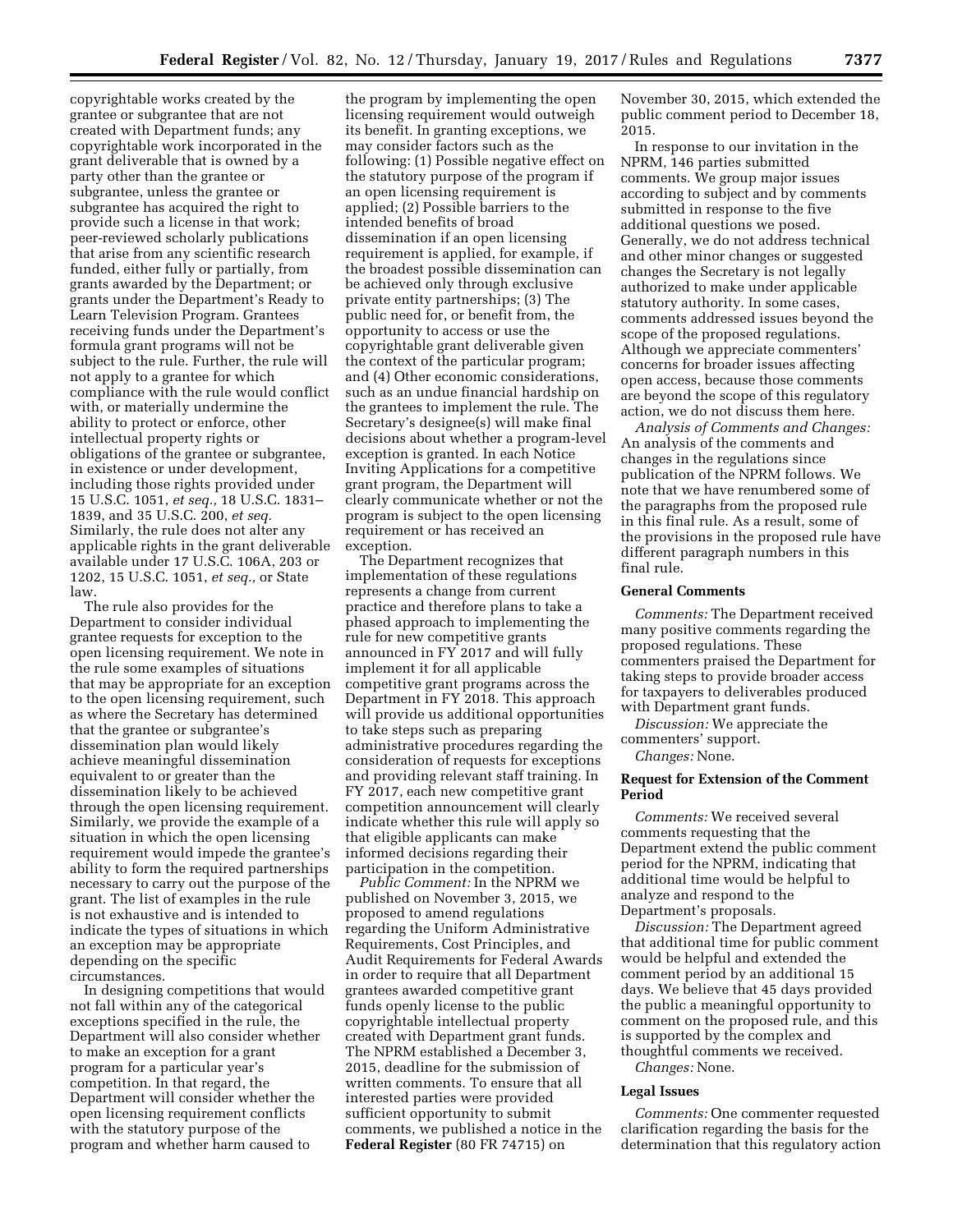is significant under Executive Order 12866.

*Discussion:* This regulatory action is economically significant under section 3(f)(1) of Executive Order 12866 as we estimate that it will have an annual effect on the economy of more than \$100 million. We explain this determination further in the *Regulatory Impact Analysis* section of these regulations.

*Changes:* None.

*Comments:* Several commenters stated that the Department has not complied with Executive Order (EO) 13563, which requires agencies to base all regulatory frameworks on the best available science. As an example, one commenter noted that the impact analysis does not cite empirical data or evidence from research and is instead based on speculative statements.

*Discussion:* The Department has provided further analysis of the economic impacts of the regulations in accordance with both Executive Order 13563 and Executive Order 12866 in the *Regulatory Impact Analysis* section of these regulations. However, we note that Section 1 of EO 13563 reiterates principles established by EO 12866 and asks agencies ''to use the best available techniques to quantify anticipated present and future costs as accurately as possible, such as identifying changing future compliance costs that might result from technological innovation or anticipated behavioral changes.'' Section 1 also recognizes that in some cases, careful and accurate quantification may not be possible and allows agencies to consider values including equity, human dignity, fairness, and distributive impacts that are difficult or impossible to quantify. Section 4 requires agencies to identify and consider regulatory approaches that reduce burdens and maintain flexibility and freedom of choice for the public. In this case, our grantees retain the ability to choose to apply to receive funding through our grant competitions.

Each year, the Department funds a wide variety of competitive grant programs that support a diverse array of grant-funded copyrightable works. Conducting an empirical analysis of the exact costs and benefits of this final rule would require data not historically collected in the course of the administration of Department grants. Consistent with Section 1 of EO 13563, in our analysis of the rule, the Department considered qualitative values, including, transparency, equity, and distributive impacts, and recognized that some benefits and costs are difficult to quantify.

*Changes:* None.

*Comments:* A few commenters asserted that the NPRM ignores the statutory mandate of the Information Quality Act (IQA) (also commonly referred to as the Data Quality Act, such as by the commenter). Specifically, one commenter stated that the NPRM lacks information indicating that the Department has taken necessary steps to ensure that the disseminated information is reliable, in accordance with the Office of Management and Budget's (OMB) IQA guidelines. The commenter indicated that to the extent that direct competitive grant funding is a mechanism of the Department to create and disseminate information, the Department has not taken those steps.

*Discussion:* The Department disagrees with the commenters' interpretation of the IQA and the assertion that the Department is not in compliance with the requirements of the IQA. Although the comment mentioned OMB's Data Quality Act guidelines, the applicable guidelines here are the Department's Information Quality Act (IQA) guidelines, which were issued pursuant to the direction of OMB's IQA guidelines and the IQA. The IQA is a procedural statute that requires the Department to issue guidelines: (1) Ensuring and maximizing the quality, objectivity, utility, and integrity of information (including statistical information) disseminated by the agency, and (2) to establish administrative mechanisms allowing affected persons to seek and obtain correction of information maintained and disseminated by the agency that does not comply with the guidelines. In addition, the IQA requires the Department to send reports to the Director of OMB periodically.

The Department has developed the guidelines required under the IQA, which are available at: *[http://](http://www2.ed.gov/policy/gen/guid/iq/infoqualguide.pdf)  [www2.ed.gov/policy/gen/guid/iq/](http://www2.ed.gov/policy/gen/guid/iq/infoqualguide.pdf) [infoqualguide.pdf](http://www2.ed.gov/policy/gen/guid/iq/infoqualguide.pdf)*. Notably, those guidelines provide that an affected person who does not believe the information the Department disseminates complies with the guidelines must provide, among other things: (1) A detailed description of the information that the requester believes does not comply with the Department's or OMB's guidelines; and (2) an explanation of the reason(s) that the information should be corrected (*i.e.,*  describe clearly and specifically the elements of the information quality guidelines that were not followed). We note that these guidelines do not govern all information of the Department, nor do they cover all information disseminated by the Department. The IQA guidelines cover information in

four categories that is disseminated by the Department and subject to the Paperwork Reduction Act (44 U.S.C. 3502(1)): (1) Information about education programs; (2) research studies and program evaluation information; (3) administrative and program data; and (4) statistical data. As a general matter, these guidelines do not cover materials created through the support of competitive grants, research findings, or other information published by grantees.

We note that the IQA guidelines do provide a procedure for the public to register complaints to the Department for applicable information covered by the IQA. According to these procedures, any member of the public may provide a detailed explanation of the specific data being sought or the specific elements of the guidelines that it believes we have not followed. If the commenter had provided this information we could have attempted to either provide this data in the final rule or explain why the data is unavailable to us. If the commenter wishes to submit another request under our IQA guidelines, in compliance with the procedures those guidelines set out, we would be happy to review such a request.

*Changes:* None.

*Comments:* Several commenters asserted that the proposed regulations conflict with the Patent and Trademark Law Amendments Act, also known as the Bayh-Dole Act (Pub. L. 96–517, 35 U.S.C. 200 *et seq.,* which covers the intellectual property rights for patentable inventions resulting from Federal funding, as well as E.O. 12591. Many of these commenters questioned whether the Department was aware that 35 U.S.C. 212 provides to institutions the rights for copyrightable intellectual property or whether the Department has the legal authority to require an open license under the provisions of that section.

Commenters citing these conflicts note specifically that computer software source code can be both patentable and copyrightable and that under the Bayh-Dole Act, inventors, rather than the Federal government, are entitled to the title of the patents. These commenters suggested that further clarification of rights is necessary in order to avoid both confusion and litigation. One commenter noted that the proposed requirement to apply an open license to computer software source code is overly broad and could potentially cover all patentable inventions, trade secrets, or other intangible rights.

Other commenters who supported the proposed regulation stated that the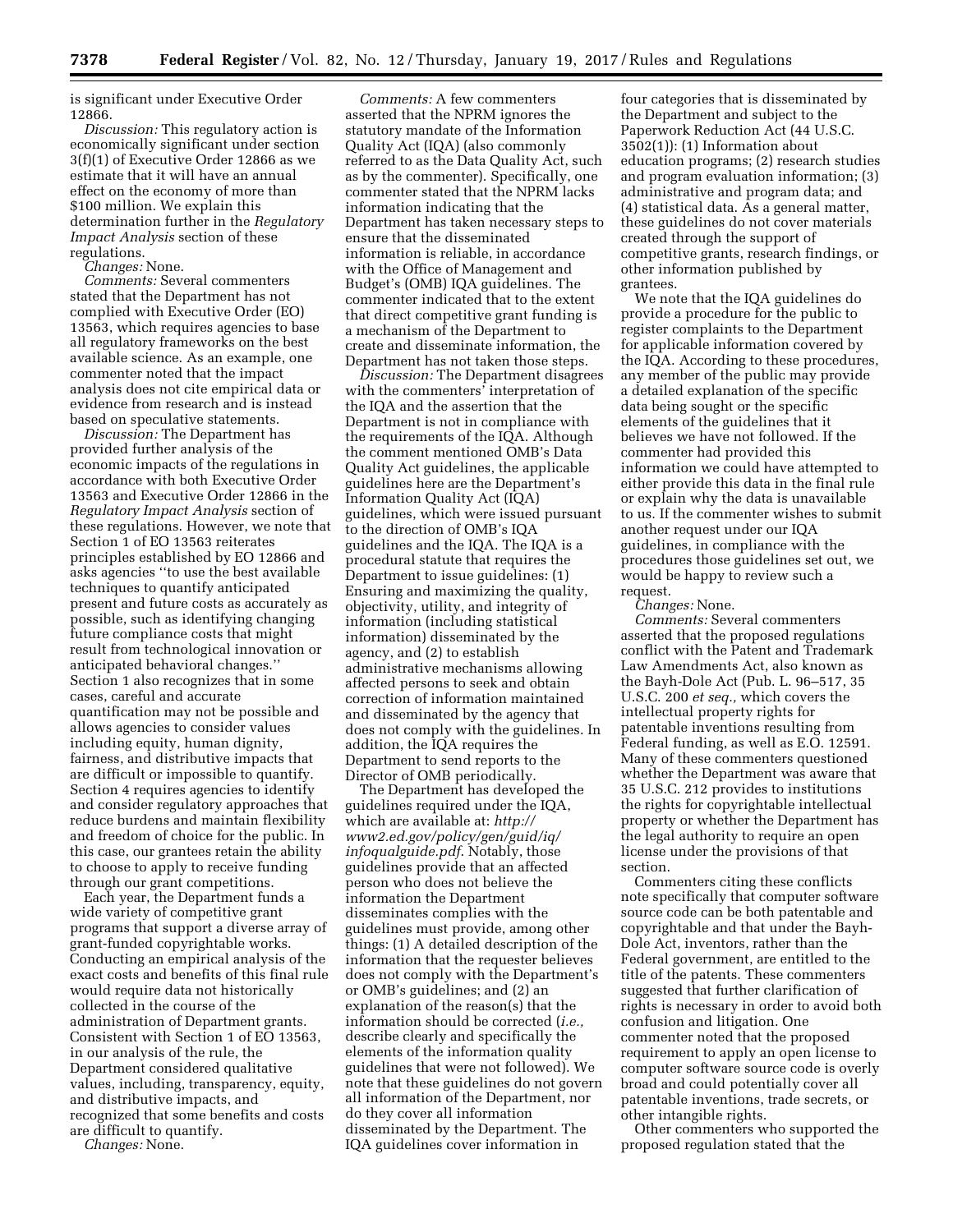proposed open licensing requirement does not present a conflict with the Bayh-Dole Act, since the Bayh-Dole Act applies only to patentable inventions and not to copyrightable works. In the case of computer software, these commenters stated that for the subset of software that is considered patentable, the open licensing requirement does not prevent the inventor from also seeking patent protection under the legal conditions established by the Bayh-Dole Act.

*Discussion:* We appreciate the commenters raising these issues and agree that further clarification is necessary as to the rule's scope and application. The Department notes the distinction between copyrightable works, patentable inventions, and information that may be protected as trade secrets under applicable laws. The Department further acknowledges that products such as computer software may contain elements that would be protected under copyright laws, patent laws, and trade secret laws, giving rise to commenters' concerns. The Department did not intend that this regulation would interfere with other intellectual property rights of grantees, including the rights to protect trade secrets and to obtain patent protection on inventions. Thus, we have revised the rule to clarify this issue.

*Changes:* We have revised § 3474.20(d)(1)(viii) to expressly provide that the rule does not apply to grantees if compliance with the rule would conflict with, or materially undermine the ability to protect or enforce, other intellectual property rights or obligations of the grantee or subgrantee, in existence or under development, including those provided under 15 U.S.C. 1051, *et seq.,* 18 U.S.C. 1831– 1839, and 35 U.S.C. 200, *et seq.* 

*Comment:* Several commenters raised concerns that the proposed regulation contradicts the purpose of the Small Business Innovation Research (SBIR) program. These commenters noted that the stated purpose of the SBIR program is to encourage domestic small businesses to commercialize researchbased innovations and that loss of exclusive copyright would contradict this purpose. Similarly, commenters also note that the proposed regulation would conflict with SBIR program directives issued by the Small Business Administration. Other commenters urged the Department to provide an exemption to the SBIR and Small Business Technology Transfer (STTR) program from this requirement.

*Discussion:* We note that the Department's SBIR program is currently awarded through contract competition

rather than grant competition. As a result, SBIR operates under the regulations as described in the Federal Acquisition Regulations at 48 CFR parts 1–99 and Executive Order 13329 rather than 2 CFR part 3474. The Department's SBIR program, therefore, is not currently covered by 2 CFR part 3474 of the Uniform Administrative Requirements, Cost Principles, and Audit Requirements for Federal Awards and would not be subject to this final rule. The SBIR program is established under the Small Business Innovation Development Act of 1982 (Pub. L. 97– 219) and operates according the Small Business Administration Policy Directives found at: *[https://](https://www.sbir.gov/sites/default/files/sbir_pd_with_1-8-14_amendments_2-24-14.pdf)  [www.sbir.gov/sites/default/files/](https://www.sbir.gov/sites/default/files/sbir_pd_with_1-8-14_amendments_2-24-14.pdf)  sbir*\_*pd*\_*with*\_*1-8-14*\_*[amendments](https://www.sbir.gov/sites/default/files/sbir_pd_with_1-8-14_amendments_2-24-14.pdf)*\_*2-24- [14.pdf](https://www.sbir.gov/sites/default/files/sbir_pd_with_1-8-14_amendments_2-24-14.pdf)*. Additional information about the regulations, legislation, and guidance for SBIR can be found at: *[http://www2.ed.gov/programs/sbir/](http://www2.ed.gov/programs/sbir/legislation.html) [legislation.html](http://www2.ed.gov/programs/sbir/legislation.html)*.

*Changes:* None. *Comment:* Many commenters suggested that any licensing requirements should align with current requirements used by other Federal agencies. Many commenters who supported the open licensing requirement recommended that the Department consider similar requirements implemented at the U.S. Department of Labor, the U.S. Department of State, and the United States Agency for International Development (USAID). These commenters noted that at these agencies, the open licensing requirement for grant programs and contracts specifically requires Creative Commons 1 licenses. Some commenters suggested that the regulations be aligned with current practice at the National Science Foundation.

*Discussion:* In developing these final regulations, the Department did take into account the experiences of other Federal agencies with open licensing. Specifically, we (1) considered the Office of Management and Budget's (OMB) Open Government Directive in M–13–13 Memorandum for Heads of Executive Departments and Agencies on Open Data Policy, which describes the Administration's intent to promote use of open licenses, in consultation with Project Open Data, the online, public repository intended to promote the continual improvement of the Open Data Policy, that allow minimal restrictions on copying, publishing,

distributing, transmitting, adapting, or otherwise using the information for noncommercial or for commercial purpose; and (2) consulted with other grantmaking agencies through an interagency working group on open education to better understand their grant-making processes and implementation best practices. These final regulations are based on our review of these issues and reflect our determination as to how best to tailor an open licensing requirement to the needs of our grant programs and grantees.

We also note that the Department regularly engages our colleagues at other Federal agencies to explore the use of openly licensed resources in advancing the goals of our programs. In June 2016, the Department, in collaboration with NSF and the Institute for Museum and Library Services (IMLS), convened an Open Educational Resources (OER) Research Meeting, attended by representatives from #GoOpen States and Districts, leading principal investigators of projects funded by NSF, IMLS, and the Department's Institute of Education Sciences (IES) programs, as well as with other knowledgeable education stakeholders and researchers. The convening was designed around articulating key OER research issues, identifying OER research infrastructure needs, and exploring potential partnerships to pursue research and development projects. A separate, more detailed discussion regarding the suggestion to use Creative Commons licenses is below.

*Changes:* None.

*Comment:* Several commenters stated that this rule is unnecessary because, under current policy, the Department can already disseminate works created through grant funds. These commenters cite the current policy in 2 CFR 200.315(b) that provides the Federal awarding agency with a royalty-free, nonexclusive and irrevocable right to reproduce, publish, or otherwise use the work for Federal purposes, and to authorize others to do so.

*Discussion:* As we discuss elsewhere in these final regulations, in practice, the Department has exercised the Federal purpose license described in 2 CFR 200.315(b), and previously established in 34 CFR parts 74 and 80, only in rare cases and in those instances the license did not allow the public to access resources directly without first contacting the Department. This regulation should enable deliverables produced under our competitive grants to be more readily available to the public. As discussed earlier, we are concerned that the current policy has

<sup>1</sup>Creative Commons is a global non-profit organization whose mission is to promote sharing and reuse through free legal tools. The organization is most well-known for public copyright licenses known as Creative Commons licenses.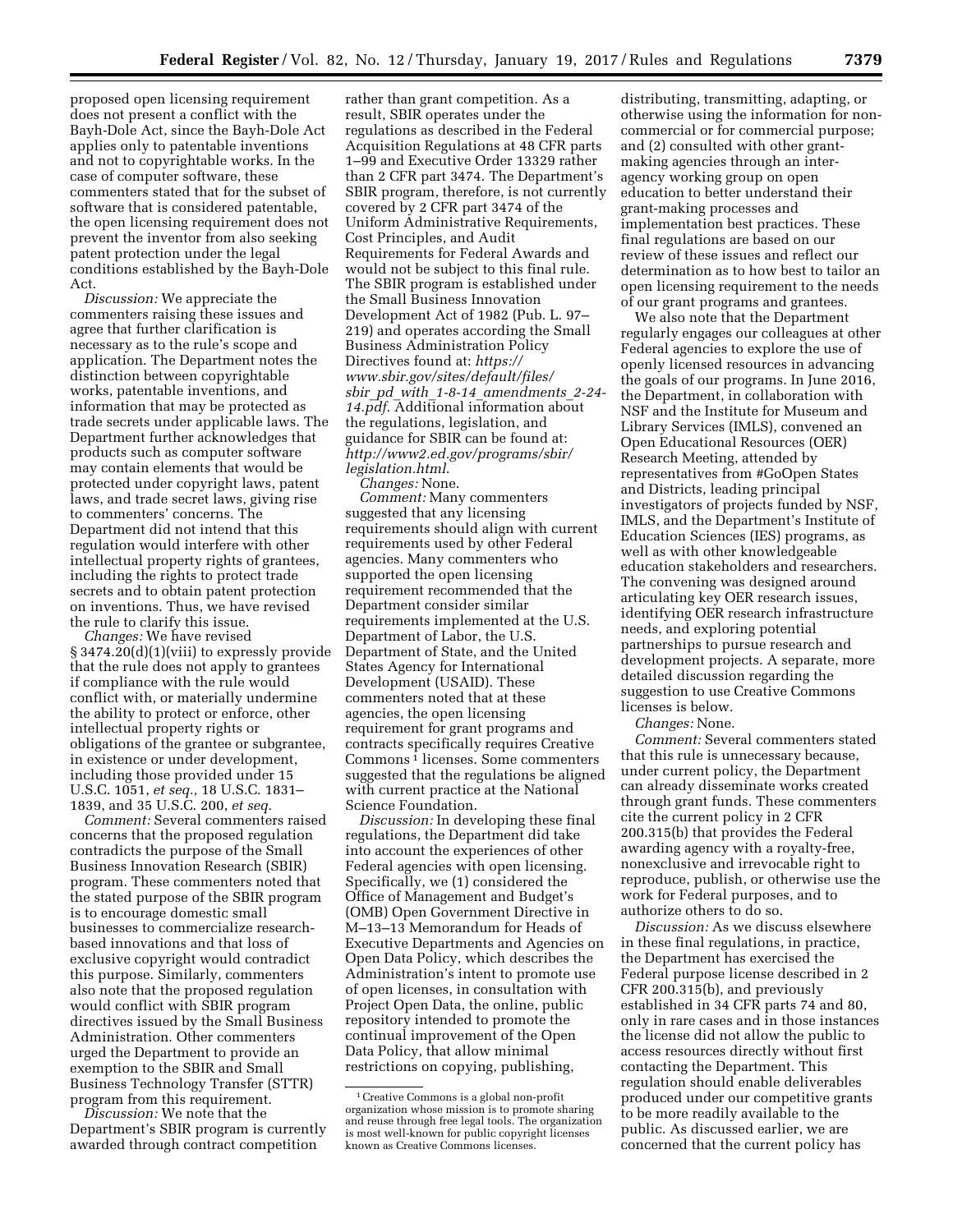not allowed for broad or efficient dissemination of copyrightable works. *Changes:* None.

*Comment:* One commenter noted language in the preamble to the proposed rule where the commenter thought that, in order to ensure an open license, the grantee must not be allowed to copyright works resulting from Department funding. The commenter noted that, in fact, licenses of any kind are only needed when one party has legal rights, such as those established by copyright.

*Discussion:* We agree that the explanation in the preamble of the NPRM could have been clearer and appreciate the opportunity to clarify these issues. The NPRM did not propose to amend the Copyright Act of 1976 (17 U.S.C. 101 *et seq.*), which would be outside of the scope of the Department's authority. The legal framework for open licenses is built on the foundation established by the Copyright Act, which automatically gives protection to original works of authorship at the moment they are fixed in any tangible medium of expression and provides certain exclusive rights to authors of these works, 17 U.S.C. 106. In addition to those exclusive rights, the Copyright Act and other provisions of federal and state law provide various elements of what are known internationally as "moral rights."<sup>2</sup> In addition, the Copyright Act provides for termination rights, *i.e.,* the right of the author or her statutorily designated successors in interest to terminate a copyright transfer or license during a five-year period beginning several decades after the date of the grant or of first publication of the work. Thus, in the final rule, we clarify that grantees will retain ownership of their respective copyrights to their original works of authorship but, by accepting Department grant funds, agree to license to the public the right to exercise their exclusive rights. We also clarify that the rule does not alter any applicable rights in the grant deliverable available under 17 U.S.C. 106A, 203 or 1202, 15 U.S.C. 1051, *et seq.,* or State law. We have revised the regulatory text to make these clarifications.

We note that the proposed rule excluded current 2 CFR 200.315(b) from

the Department's regulations. We proposed this exception to avoid any inconsistency between the proposed open licensing rule and the provision in 2 CFR 200.315(b) recognizing a copyright to material developed with grant funds. In light of the comment we received, however, we recognize that there is not an inconsistency and therefore, there is no need to exclude 2 CFR 200.315(b) from our regulations. As the commenter pointed out, a grantee must hold a copyright to any material to which it provides a copyright license. Indeed, central to the functionality of this final rule is the existence of provisions that give title for intangible property created with Federal support to the creators that is provided in 2 CFR 200.315(a) and (b).

*Changes:* In final 2 CFR 3474.20, we have removed the exception of § 200.315(b) from the Department's regulations. We also removed proposed § 3474.20(d), which retains the Federal government's rights to copyrighted material, because the substance of that paragraph is already contained in § 200.315(b). Additionally, we have added an exception to § 3474.20(d)(2) to expressly provide that the rule does not alter any applicable rights in the grant deliverable available under 17 U.S.C. 106A, 203 or 1202, 15 U.S.C. 1051, *et seq.,* or State law.

#### **Scope and Definitions**

#### *Comment:* None.

*Discussion:* For the purposes of this regulatory action, there is no substantive difference between ''direct competitive discretionary grant'' and ''competitive grant.'' We have selected the shorter term for the sake of clarity and to enable better understanding in the field.

*Changes:* Throughout this rule, we replaced ''direct competitive discretionary grant'' with ''competitive grant.''

*Comment:* One commenter noted that the term ''grantee'' is not defined in 2 CFR part 200 and that its use in the NPRM could include both for-profit and not-for-profit entities. The commenter made several observations related to the applicability of the proposed rule for different types of grantees and suggested that the Department separately review impacts on for-profit and not-for-profit entities and specifically questioned whether the NPRM should apply to forprofit entities.

*Discussion:* Although the term 'grantee'' is not defined in 2 CFR part 200, our regulations at 34 CFR 77.1 define the term ''grantee.'' As defined in 77.1, a ''grantee'' includes any entity that receives a grant, which can include both for-profit and not-for-profit

entities. Applying this rule to for-profit entities is consistent with 2 CFR 200.101(c), which provides that a Federal awarding agency may apply the Administrative Requirements, Cost Principles, and Audit Requirements for Federal Awards regulations to for-profit entities unless there is a conflict with international obligations. We note that, in general, the eligibility requirements for our programs contained in statute limit eligibility to governmental entities and not-for-profit entities and for-profit entities are only eligible for our competitive grant funds in rare instances. Thus, the suggestion to review the impact of this rule on each type of grantee (not-for-profit and forprofit entities) separately is unnecessary.

In reviewing this issue, we realized that the proposed rule was not clear on whether the open licensing requirement would apply to subgrantees. We believe that it would and have revised the rule to make clear that it applies to the subgrantees of competitive grantees that are subject to this rule.

*Changes:* We have added ''subgrantee'' to various paragraphs

throughout the rule. *Comment:* One commenter requested a definition of the meaning of ''Federal purpose,'' as used in the NPRM.

*Discussion:* Because we removed the proposed exception to 2 CFR 200.315(b), this final rule does not use the term ''Federal purpose.'' Therefore, there is no need to elaborate on the meaning of this term for the purposes of this final rule.

*Changes:* None.

*Comment:* One commenter requested a more precise definition of Open Education Resources (OER). This commenter stated that the broad definition provided in the NPRM of openly licensed educational resources could lead to confusion on usage rights.

*Discussion:* It is important to note that for the purposes of this regulation, we do not use the term OER. Instead, we are requiring that an open license be applied to all grant deliverables, including final versions of program support materials that are necessary to the use of the deliverables, developed to carry out the purpose of the grant, that are created by Department grantees or subgrantees, wholly or in part with Department competitive grant funds. A subset of the resources that may be required to be openly licensed will meet the common definition of OER, but this rule is not limited to only OER. Furthermore, we believe that the education-focused policy reflected in these final regulations establishes clearly the conditions of an open

 $^{\rm 2}$  Moral rights include the rights ''(1) to claim authorship of their works ('the right of paternity'); and (2) to object to distortion, mutilation or other modification of their works, or other derogatory action with respect thereto, that would prejudice their honor or reputation (the 'right of integrity').'' S. Rep. No. 100–352 at 9 (1988); see Berne Convention for the Protection of Literary and Artistic Works, Art. 6bis. The sources for such rights under U.S. law include various provisions of the Copyright Act and Lanham Act, and various state laws. S. Rep. No. 100–352 at 9.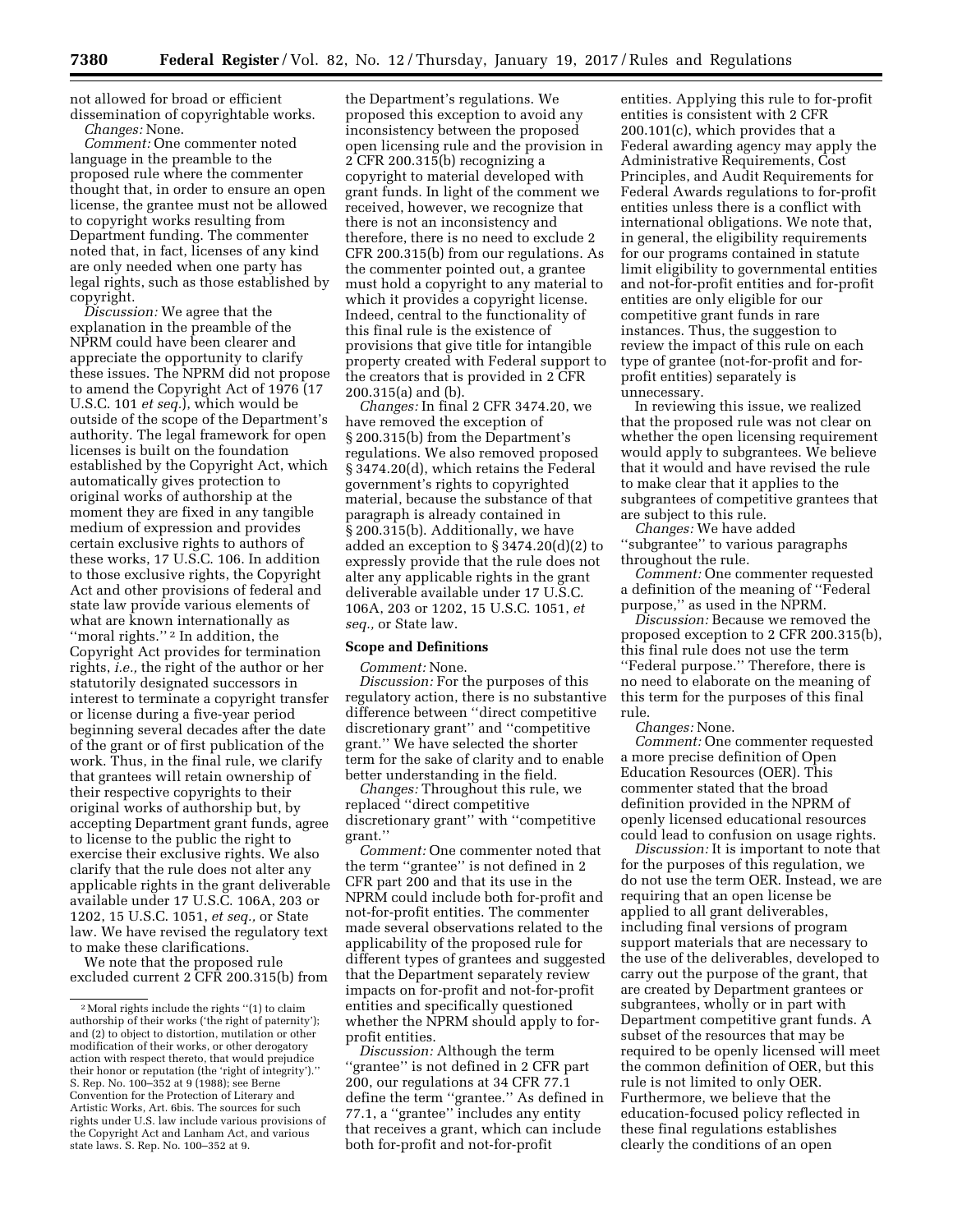license. That is, the grantee or subgrantee must ''grant to the public a worldwide, non-exclusive, royalty-free, perpetual, and irrevocable license to (i) access, reproduce, publicly perform, publicly display, and distribute the copyrightable work; (ii) prepare derivative works and reproduce, publicly perform, publicly display and distribute those derivative works; and (iii) otherwise use the copyrightable work, provided that in all such instances attribution is given to the copyright holder.'' However, we believe that greater clarity concerning usage rights would be achieved by including a definition of ''derivative works'' and we have revised the rule to do so.

*Changes:* We have modified § 3474.20(f)(2) to provide that ''[a] ''derivative work'' means a ''derivative work'' as defined in the Copyright Act, 17 U.S.C. 101.''

*Comment:* One commenter requested a clearer definition of the term ''peerreviewed research publications.''

*Discussion:* The proposed rule used the term ''peer-reviewed research publications'' in describing materials that will not be covered by this final rule. This is terminology that differs slightly from the terminology used in the IES Policy Regarding Public Access to Research (''public access policy'') 3 that uses the term ''peer-reviewed scholarly publications.'' For the purposes of this final rule, we use the term ''peer-reviewed scholarly publications'' to refer to final peerreviewed manuscripts accepted for publication, that arise from research funded, either fully or partially, by Federal funds awarded through a Department of Education grant, procurement contract, or other agreement. A final peer-reviewed manuscript is the author's final manuscript of a peer-reviewed scholarly paper accepted for publication, including all modifications from the peer review process. The final peerreviewed manuscript is not the same as the final published article, which is defined as a publisher's authoritative copy of the paper, including all modifications from the publishing peerreview process, copyediting, stylistic edits, and formatting changes. However, the content included in both the final peer-reviewed manuscript and the final published article is identical.

We note that we have expanded the exception in § 3474.20(d)(1)(v) to include all peer-reviewed scholarly publications that arise from any scientific research funded, either fully or partially, from grants awarded by the

Department. This change is discussed further elsewhere in this preamble. Although the final rule no longer references the IES public access policy specifically, we are using the term ''peer reviewed scholarly publications'' because it is used by IES grantees, who represent a majority of those covered by this exception and is widely used in the field.

*Changes:* We have revised 2 CFR  $3474.20(d)(1)(v)$  to use the same term defined in the IES public access policy, ''peer-reviewed scholarly publications.''

*Comment:* Many commenters generally appreciated the conditions of the open license required in § 3473.20(a) and praised the Department for including terms that would ensure the broadest possible use by eliminating barriers while ensuring authors receive attribution for their work.

*Discussion:* We appreciate the commenters' support.

*Changes:* None.

*Comment:* Many commenters that supported the conditions of the open license proposed in the NPRM suggested that these conditions be expanded to explicitly include the ''right to redistribute'' openly licensed materials, including adapted derivative works. These commenters note that without this explicit right, grantees may interpret the conditions to restrict downstream users from distributing any modifications or adaptations made to these materials. The commenters assert that the free distribution of modifications or adaptations makes open licenses powerful tools for innovation when any member of the public can modify or adapt grant-funded resources. Conversely, some commenters proposed additional modifications that would explicitly prohibit downstream users of the openly licensed materials, including adapted derivative works, from restricting usage or commercially distributing derivative works. These include Creative Commons licenses with Non-Commercial and Share-Alike restrictions.

*Discussion:* The Department agrees with the importance of having the ability to adapt and modify openly licensed materials, and to distribute those adaptations and modifications. We generally believe that where there are few restrictions on the terms of use and distribution, the Department's grant-funded resources will be disseminated widely. To that end, we have expressly clarified that for copyrightable grant deliverables created in whole or in part with Department competitive grant funds, the grantee or subgrantee must include as a term of the

open license, the right to prepare derivative works and reproduce, publicly perform, publicly display and distribute those derivative works. At the same time, we appreciate commenters' concerns regarding ensuring that a grantee or subgrantee has the discretion to select an open license, including a license that limits use of the grant deliverable to noncommercial purposes. Although we intended in the proposed rule that a grantee would have this discretion, we realize this was not clear and are revising the regulation to reflect the grantee's or subgrantee's discretion in this area.

For copyrightable works that are not funded by the Department, we have similarly left the terms under which any derivative works may be licensed to the discretion of the owner of the derivative work (*e.g.,* if a grantee created a deliverable with grant funds and then creates a derivative work with other funding, the grantee would have the flexibility to choose how to license the derivative work, such as through commercial channels).

Finally, as discussed earlier in this section, we have defined the term ''derivative work'' to have the same meaning as contained in the Copyright Act.

*Changes:* We have modified § 3474.20(b)(1) to explicitly provide the right to prepare derivative works based upon the openly licensed works, as well as the right to reproduce, publicly perform, publicly display and distribute those derivative works. We have also revised § 3474.20(b)(2) to reflect that a grantee or subgrantee has the discretion to select a license that limits use of the grant deliverable to noncommercial purposes. In addition, we have modified § 3474.20(f)(2) to provide that ''[a] ''derivative work'' means a ''derivative work'' as defined in the Copyright Act, 17 U.S.C. 101.''

*Comment:* In addition to comments on the conditions of open licenses, many commenters recommended that the Department specify the type of licenses that grantees should use under this rule. In particular, commenters suggested that the Department clearly reference or require the use of Creative Commons licenses. Commenters offered a number of considerations.

First, commenters noted that without a commonly understood licensing framework, lack of clarity over terms of use would impede the Department's goals of widespread sharing and dissemination. For example, individual grantees could each create their own open licenses by following the conditions provided in the proposed rule. While their intent would be to

<sup>3</sup>*[https://ies.ed.gov/funding/researchaccess.asp.](https://ies.ed.gov/funding/researchaccess.asp)*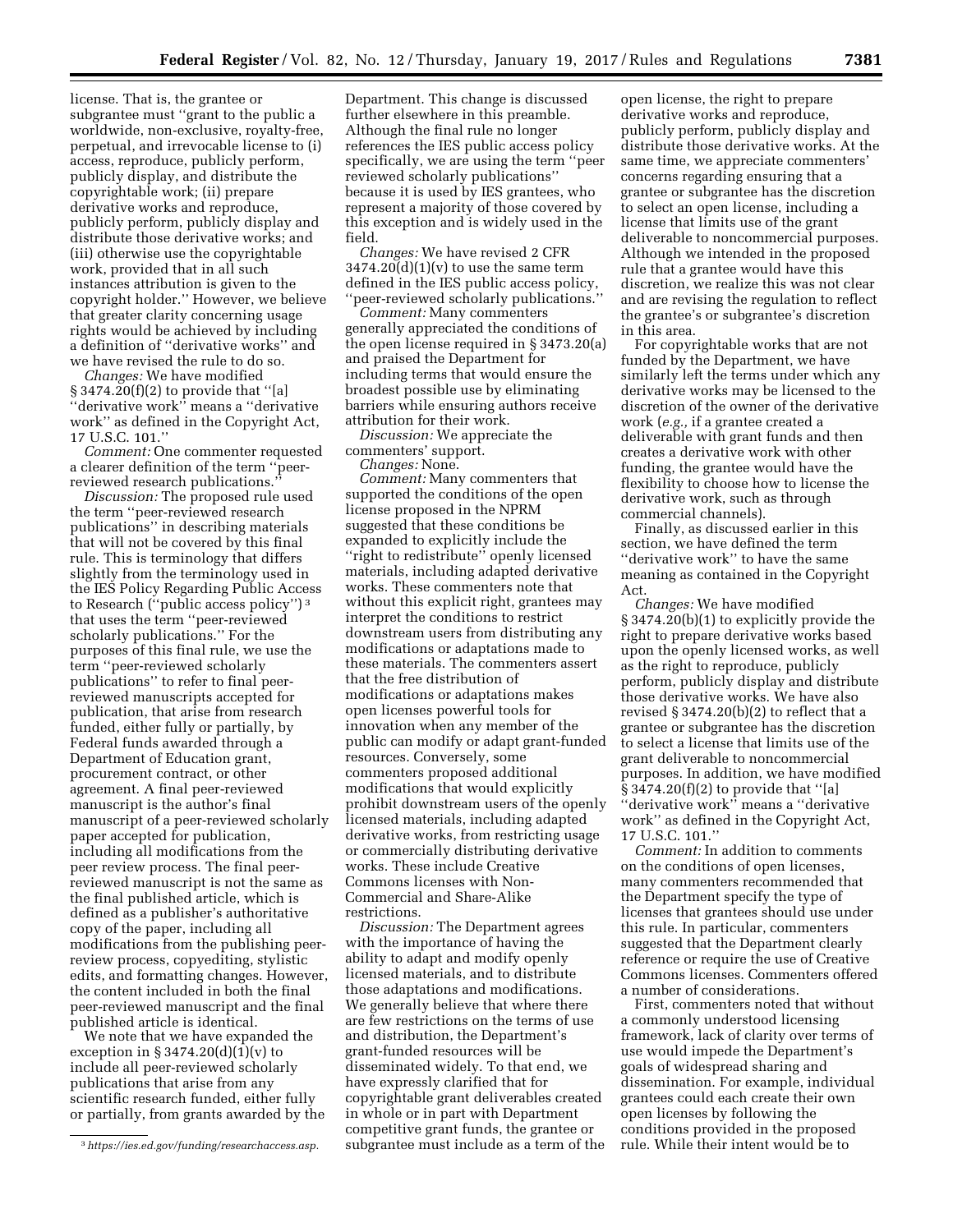meet the requirements of the rule, the proliferation of novel licenses could result in confusion about usage rights or concerns about interoperability with other existing licenses. In these cases, the new or non-standardized licensing language may discourage or delay adoption or integration of resources due to the additional time and resources required to interpret the unfamiliar language and to verify legal interoperability issues and widespread sharing and dissemination could decrease, rather than increase. Directing grantees towards a licensing framework with broad familiarity would enhance the utility of the requirement and enable more immediate impact. These commenters cite Creative Commons licenses as the most commonly known, easily recognizable, and widely-used public license. To support this claim, commenters cited Web sites such as Wikipedia, Flickr, and Whitehouse.gov as well-known repositories of content that is openly licensed using Creative Commons licenses. Others note that Creative Commons recently reported that one billion works are licensed using one of their public licenses.

Second, commenters stated that the Department should adopt a Creative Commons licensing framework because it would align with frameworks already in place at other organizations. This alignment would enable entities to collaborate and share resources across these projects with fewer barriers. For example, commenters pointed to open licensing and access policies by other funders including the Bill and Melinda Gates Foundation, the William and Flora Hewlett Foundation, the Ford Foundation, the World Health Organization, and the World Bank, that require use of Creative Commons licenses. Commenters also pointed to other governments (the United Kingdom, Australia, and Poland) that have identified Creative Commons licenses as they begin to implement similar policies. Many commenters pointed to grant programs at the Department of State, including USAID, and the Department of Labor's Trade Adjustment Assistance Community College and Career Training (TAACCCT) grant program as examples of programs at other Federal agencies that have already implemented open licensing requirements using Creative Commons licenses. Commenters noted that Creative Commons licenses have been embraced by open courseware projects that have produced diverse educational materials and innovative textbook offerings currently used at hundreds of

major colleges and universities and K– 12 schools throughout the country.

Third, commenters stated that individually created licenses may satisfy the conditions provided in the proposed rule, but may not have the same force or effect of law. Commenters asserted that Creative Commons licenses are legally robust, internationally recognized licenses that are enforceable and easily adopted worldwide as they were written to conform to the international treaties governing copyright.

Finally, commenters noted the practicality of a Creative Commons license. These commenters stated that while Creative Commons licenses have a three-layered design (legal, human readable, machine-readable), the process of selecting and affixing the license and license deed is simple. In addition, commenters pointed to the wide availability of tools and resources developed to support the implementation of the Creative Commons licensing framework in various contexts. By adopting the same licensing framework, the Department could also utilize these existing tools and resources in its own implementation and training activities.

*Discussion:* We agree that the particular terms of the Creative Commons Attribution licenses (CC BY) are an example of a permissible type of license. However, we are concerned that limiting the license to only a CC BY license would result in less flexibility for grantees and would not account for changes and developments that could occur with respect to the types of licenses commonly used. We believe an appropriate balance of these concerns is to maintain our description of an open license.

However, we have revised § 3474.20(b)(2) to provide greater specificity concerning the requirements for the open licenses that a grantee may use under this rule that ensure that licenses selected are readily identified, either visually or electronically, and to minimize confusion about licensing terms and usage rights. These include the requirement that grantees use a symbol or device that readily communicates to users the permissions granted concerning the use of the copyrightable work, machine-readable code for digital resources, readily accessed legal terms, and the statement of attribution and disclaimer specified in 34 CFR 75.620(b).

*Changes:* In § 3474.20(b)(2) we added provisions requiring that any license used contain the following features: (i) A symbol or device that readily communicates to users the permissions granted concerning the use of the copyrightable work; (ii) machinereadable code for digital resources; (iii) readily accessed legal terms; and (iv) the statement of attribution and disclaimer specified in 34 CFR 75.620(b).

*Comment:* Many commenters suggested that the Department expand the scope of the proposed rule beyond competitive grants to include all grants funded by the Department, including those grants funded by formula. These commenters note that while the absolute amount of funding that is available through competitive grant programs is not insignificant, it is small proportionally, when compared with the total funding available through formula programs. The commenters noted that in excluding formula grant programs funded under the Elementary and Secondary Education Act of 1965 (ESEA), as amended by the Every Student Succeeds Act (ESSA), and the Individuals with Disabilities Education Act (IDEA), the Department overlooks valuable resources created as a result of these programs. A few of these commenters specifically noted that with the passage of ESSA, many programs that were previously funded as competitive grants have been converted to State block grants, further decreasing the number of programs that would be covered by the proposed rule. The commenters noted the loss of public benefit, and encouraged the Department to promote greater development of open educational resources as a critical strategy to ensuring educational equity, especially for those served by schools in less wealthy communities.

*Discussion:* In developing the proposed rule, we considered whether it should apply to formula grants but we believe it is most appropriate to limit the applicability of the rule to competitive grants. Based on our experience in implementing this final rule for the Department's competitive grant programs, we will explore whether it is appropriate to expand its coverage to other Department grant programs.

With respect to ESSA, we note a few provisions that may be helpful in establishing the broader context of the Department's work to increase dissemination of educational materials through the use of open educational resources and educational technology. In particular, we note that while Title IV of ESSA authorizes block grants for services that previously were provided under competitive grants under ESEA, openly licensed resources are now incorporated more broadly into all digital education interventions funded by ESSA formula programs. For example, ESSA incorporates open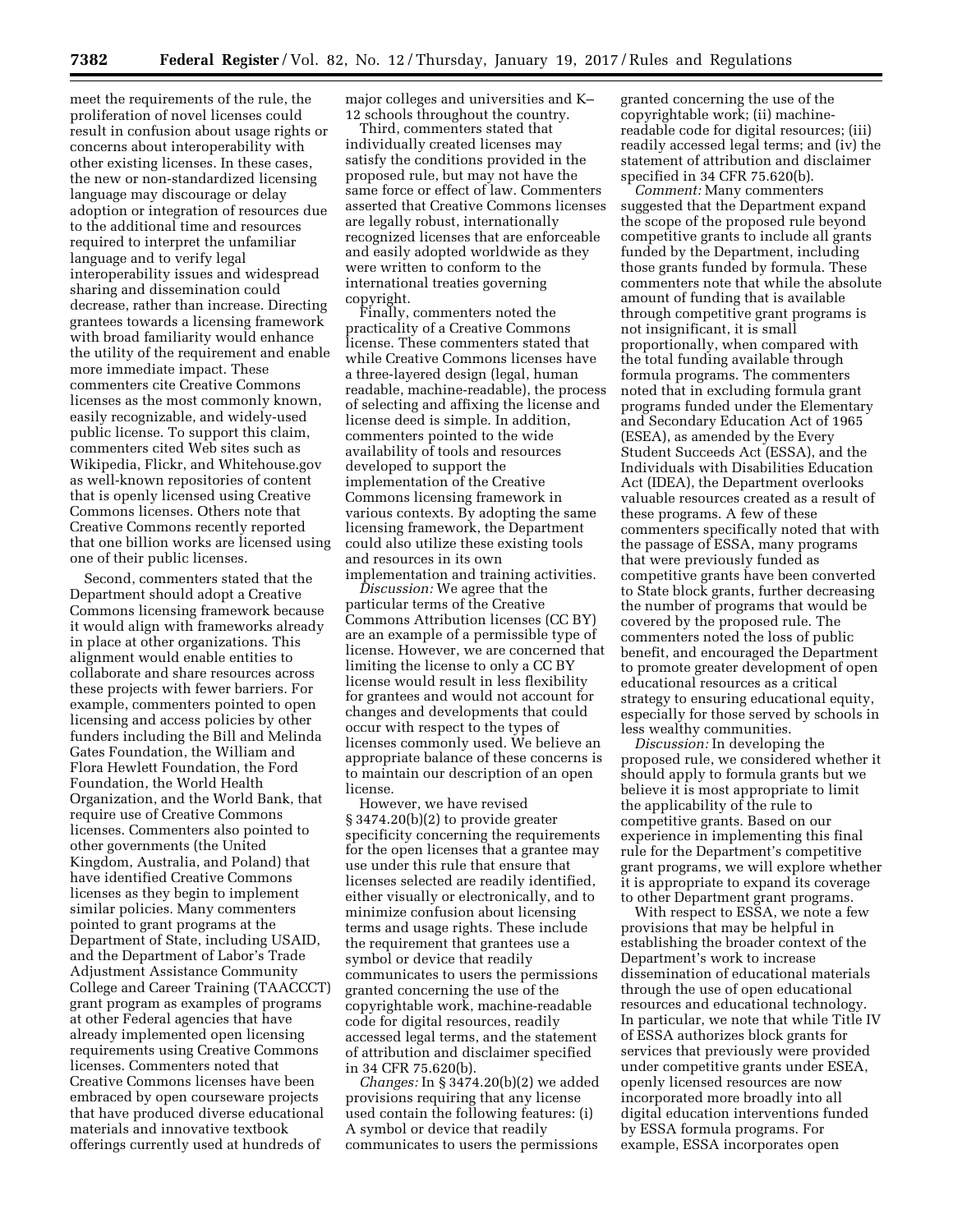educational resources into the definition the scientific community and of digital learning in section 4102. As a result, open educational resources may be more easily incorporated into programs authorized under section 4101 to expand digital learning opportunities to rural and remote areas or to develop courses or curricula that incorporate digital learning technologies and under section 4109, to allow LEAs receiving subgrants from States to implement similar measures in their districts. Separately, States receiving allotments under section 4104 may use them to increase access to personalized learning experiences, including ''making content widely available through open educational resources.''

*Change:* None.

*Comment:* Some commenters requested that the Department explicitly communicate which of the Department's grant programs would be impacted by the open licensing requirement. These commenters noted that the language of the NPRM leaves open to interpretation the particular grant programs covered and has resulted in confusion over whether it would be applicable to grants awarded under the SBIR program.

*Discussion:* We address these comments on identifying the Department's grants that would be impacted by this rule in the *Regulatory Impact Analysis* section of these final regulations because this issue of applicability is closely tied to budgetary and regulatory impact concerns. We address the question of whether this rule applies to the SBIR program in a separate *Discussion* section above.

*Changes:* None.

*Comment:* One commenter asked whether the requirements and exemption provided in proposed § 3474.20(c)(3) applied only to peerreviewed research publications that result from IES-funded research or whether it is applicable to publications resulting from all Department-funded research. The commenter also asked whether the proposed rule would require that the work of writing the article also be funded by the grant, in order for the requirements to apply.

Other commenters suggested that the Department eliminate the exception for peer-reviewed research publications under the proposed rule. These commenters noted that, although the IES; public access policy makes peerreviewed scholarly publications available for the public to access, these same publications would still be subject to copyright restrictions. These commenters expressed concern that exempting peer-reviewed research unintentionally overlooks materials that would be of value to the public and to

encouraged the Department to apply the rule uniformly for all grant-funded materials, including these publications. The commenters recognized that IES' current public access policy is consistent with the requirements laid out in the 2013 Office of Science and Technology Policy (OSTP) Memorandum for Heads of Executive Departments and Agencies *[https://](https://www.whitehouse.gov/sites/default/files/microsites/ostp/ostp_public_access_memo_2013.pdf) [www.whitehouse.gov/sites/default/files/](https://www.whitehouse.gov/sites/default/files/microsites/ostp/ostp_public_access_memo_2013.pdf)  [microsites/ostp/](https://www.whitehouse.gov/sites/default/files/microsites/ostp/ostp_public_access_memo_2013.pdf)* 

*ostp*\_*public*\_*access*\_*memo*\_*[2013.pdf](https://www.whitehouse.gov/sites/default/files/microsites/ostp/ostp_public_access_memo_2013.pdf)*. However, they stated that requiring an open license, in addition to requiring public access, could provide an opportunity to accelerate scientific discovery and fuel innovation. One commenter recommended that research publications be made available under a CC BY license, aligning our rule to requirements for publications resulting from scientific research funded by other organizations, such as the Bill and Melinda Gates Foundation. Another noted the high cost of access to research publications and that removing the exception would ease financial constraints on some institutions.

Other commenters that did not support the proposed rule applauded the Department for exempting peerreviewed research publications covered by the IES' public access plan. These commenters noted that the 2013 OSTP Memorandum provides an example of a policy that appropriately balances policy benefits of open access while accommodating journal publisher subscription business models.

*Discussion:* While the majority of research and development activities at the Department are supported through competitive grants administered by the two IES research centers, commenters rightly observe that research and development investments are also supported by other offices within the Department. These include the Office of Innovation and Improvement, the Office of Special Education and Rehabilitative Services (OSERS), the Office of Postsecondary Education (OPE), and the Office of Career, Technical, and Adult Education (OCTAE).

The exception in proposed § 3474.20(c) would have applied only to IES grantees because peer reviewed scholarly publications produced under those grants are subject to the IES' public access policy, which ensures that those publications are made available to the public through posting on the Education Resources Information Center (ERIC). In the final rule, we have broadened this exception to cover any peer-reviewed scholarly publications funded by any Department grant, not

just an IES grant. We do not believe this significantly changes the practical application of this exception; rather, we believe it makes the application of our rule more consistent. We note that the majority of research and development activities at the Department are the result of IES research grants. For IES grants that result in peer reviewed scholarly publications, the requirements of the IES public access plan will still apply. Currently, the Department is exploring the development of a rule, which would be subject to Administrative Procedures Act notice and comment requirements, which would extend the IES public access requirements for peer-reviewed scholarly publications to all Department grantees. Additionally, we have removed the reference to the IES public access plan from the exception in the corresponding final  $\S 3474.20(d)(1)(v)$ because that plan is not applicable to Department grants funded outside of IES. The IES public access policy is a document that, under 20 U.S.C. 9581, could be revised without rulemaking. In light of the fact the document could continue to evolve, we do not think it is appropriate to rely on it for the scope of the exception.

One commenter also correctly noted that the work of writing publications may not always be funded by research and development grants. Regardless of whether the work of writing the article is grant-funded, if the research on which the publication is based is supported in whole or in part by grant funds, then the exception in final  $\S 3474.20(d)(1)(v)$ applies.

Conversely, some grant programs may fund the authorship of articles for publication that do not arise from any scientific research funded by the Department. In these cases, the grantee would be required to apply open licenses to the new works of authorship as described in final § 3474.20(a).

In response to the comments to eliminate the exception in proposed § 3474.20(c)(3), we think that at this time, it is necessary to provide for an exception for peer-reviewed scholarly publications. The research community benefits from allowing the results of scientific research, including research funded by the Department, to be published in scientific journals and subjected to the rigors of peer-review that is a prerequisite to such publication. We note that we are not maintaining the exception in order to accommodate journal publisher subscription business models. Rather, we recognize that there are limited number of open access research journals. Requiring these grantees to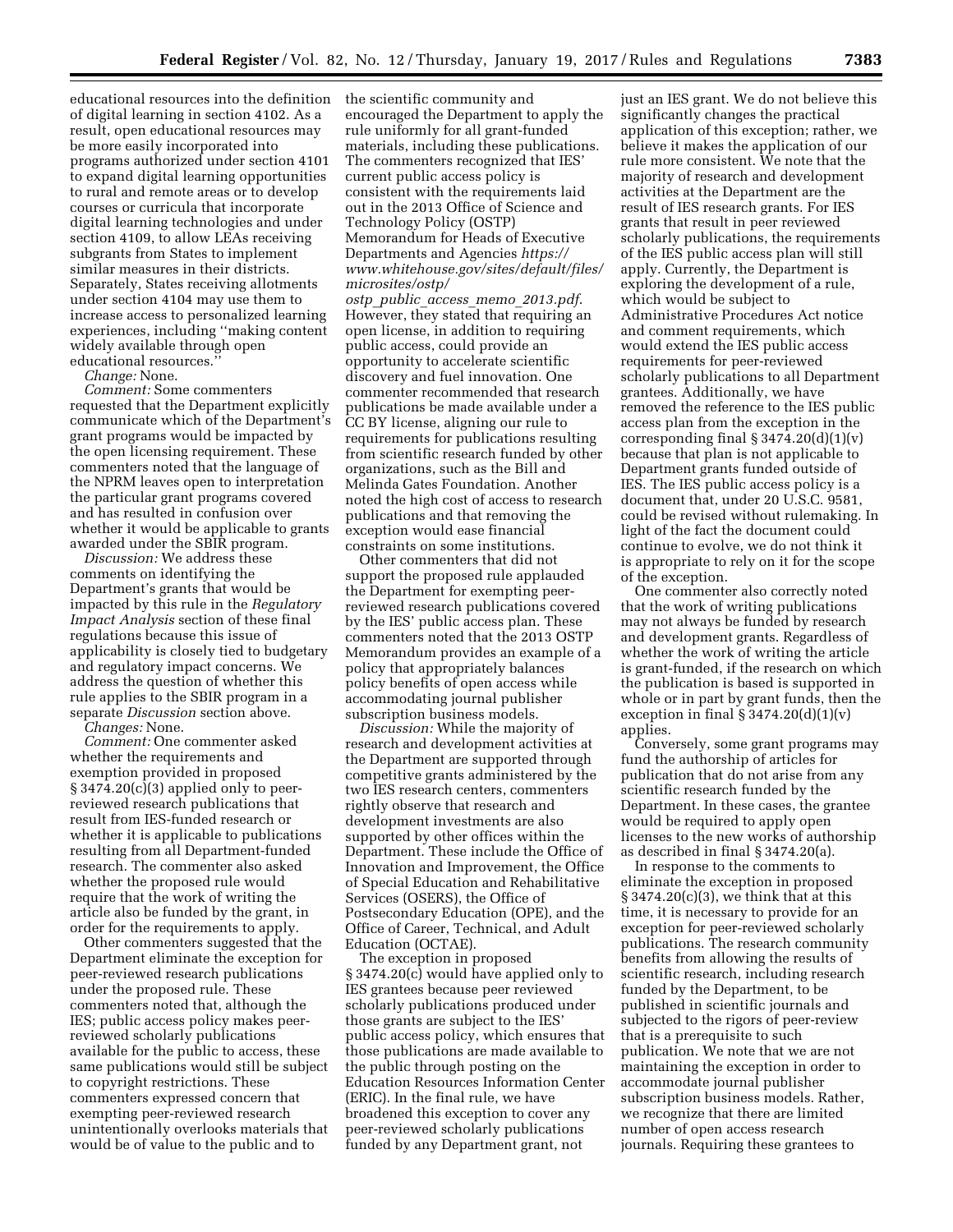openly license the publications at this time may limit their ability to distribute rigorously reviewed scholarly publications without this exception.

*Changes:* We have moved this exception from proposed paragraph (c)(3) and into final paragraph  $(d)(1)(v)$ and removed the reference to the IES public access policy from the exception. We also expanded the exception to include all peer-reviewed scholarly publications resulting from research grants awarded by any office within the Department.

*Comment:* Many commenters expressed concern that the open licensing requirement would cause grantees to violate existing copyright or licensing restrictions if they were required to openly license materials. For example, one commenter noted that grant-funded educational resources could incorporate the use of licensed stock photos. Similarly, some commenters note that in many cases, the new modifications to existing intellectual property may require the original, copyrighted work in order for context or application. Another commenter indicated there was confusion in understanding the difference between our usage of the phrases ''pre-existing content'' and ''existing intellectual property.'' Many commenters pointed in particular to modifications of computer software, where improvements would not be useful without access to the original licensed programs.

*Discussion:* It is not our intent to cause any grantee to violate any existing copyrights or licensing restrictions. First, this rule covers only those grant deliverables that are created wholly or in part with Department competitive grant funds, and that constitute new copyrightable works. In instances where the grant deliverables consist of copyrightable modifications to a preexisting work, the rule only extends to those modifications that can be separately identified and only to the extent that open licensing is permitted under the terms of any licenses or other legal restrictions on the use of preexisting works. This rule does not impose a requirement to license preexisting works. This rule also does not require the grantee to modify the terms of any pre-existing license or restrictions, irrespective of whether the grantee is the copyright owner. To ensure these points are clear, we are revising the rule to reflect that it does not cover copyrightable works that are not created with Department grant funds or any copyrightable work incorporated in the grant deliverable that is owned by a party other than the grantee or

subgrantee, unless the grantee or subgrantee has acquired the right to provide such a license in that work. Further, the rule does not apply to grantees or subgrantees where compliance would result in a conflict with the grantee's or subgrantee's other intellectual property-related obligations, such as those under the terms of a license agreement.

Similarly, this rule does not require that grantees provide access to computer programs protected under copyright or other laws. We understand that in many cases, the modifications may only be viable within the context of existing commercial software or platforms. However, we believe that these modifications, accompanied by any supporting documentation, may benefit other users of the same commercial software or platforms to the extent that these modifications can be separately identified and extracted from the underlying proprietary work and that open licensing would be permissible under the terms of any restrictions applicable to that underlying work. In light of these comments, we have revised the text of the rule to make this distinction more salient.

Finally, we agree that the references to ''pre-existing content'' and ''existing intellectual property'' required appropriate revisions in order to provide greater clarity to the public.

*Changes:* We have revised § 3474.20(a) to provide that the rule applies to copyrightable modifications to pre-existing works, to the extent such modifications can be separately identified and only to the extent that open licensing is permitted under the terms of any licenses or other legal restrictions on the use of pre-existing works.'' Additionally, § 3474.20(d)(1)(iv) and (e), now provide, respectively, that the rule does not apply to ''[c]opyrightable works created by the grantee or subgrantee that are not created with grant funds,'' or ''any copyrightable work incorporated in the grant deliverable that is owned by a party other than the grantee or subgrantee, unless the grantee or subgrantee has acquired the right to provide such a license in that work.'' Also, § 3474.20(d)(1)(vi) now provides that the rule does not apply to ''[g]rantees or subgrantees for which compliance with these requirements would conflict with, or materially undermine the ability to protect or enforce, other intellectual property rights or obligations of the grantee or subgrantee, in existence or under development, including those provided under 15 U.S.C. 1051, *et seq.,* 18 U.S.C. 1831–1839, and 35 U.S.C. 200, *et seq.*''

Finally, the references to ''pre-existing content'' and ''existing intellectual property'' have been removed and the rule now refers to ''pre-existing works.''

*Comment:* Many commenters stated that the requirement to openly license copyrightable works is overly broad. Commenters noted that the Department appears to intend to implement the regulation indiscriminately, without regard for how to distribute works for maximum benefit or without regard for whether the public would benefit from the intellectual property. Specifically, one commenter noted that emails, deliberative work product, and assessments, among other resources would be included in this requirement.

*Discussion:* Our intention with these regulations is to ensure broad dissemination of and access to highquality educational resources. We recognize that, in the course of developing these resources, grantees will generate additional copyrightable materials such as email correspondence, administrative documentation, or deliberative work products. Although these materials are items that are considered copyrightable works produced through a grant project, many of them will not be considered program support materials necessary to the use of the deliverables and therefore would not need to be openly licensed. Others, however, may be considered program support materials necessary in order to understand, learn from, and replicate deliverables. For example, some outreach materials may describe grant deliverables to stakeholders, or others may document best practices in implementation for specific target populations. These program support materials that are considered necessary to the use of grant deliverables, must be openly licensed and made available to the public. Other items, such as staff training curricula, production guides or planning documents that are created as a result of implementing the grant project, may or may not provide useful information for understanding the administration of grant activities. In these cases, the Department is committed to working with grantees to determine whether these should be part of their dissemination plan. In cases where these support materials are appropriately considered records, grantees should follow record-keeping requirements in 34 CFR 75.730–732. Our goal is to ensure that the public may benefit from the sharing of those grant products that may have significant value, but not to unduly burden grantees.

We agree with the commenters that our intentions and the rule's scope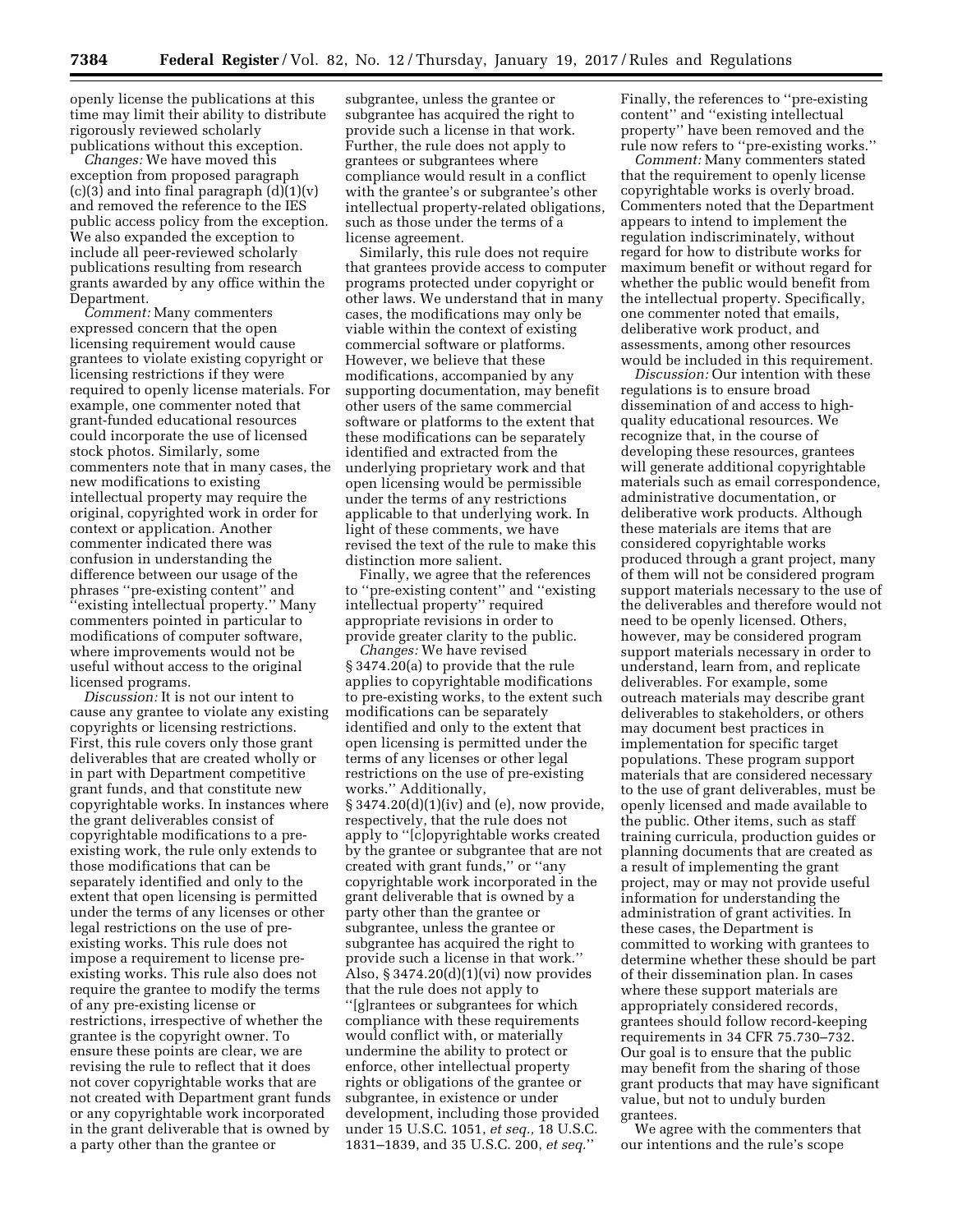should be clarified and are revising the final rule to narrow the scope of the copyrightable works that must be openly licensed under § 3474.20(a) to copyrightable grant deliverables. Specifically, we are including a definition of ''grant deliverable'' in the final regulations and specifying that the open licensing requirement only applies to grant deliverables. Under the definition, a ''grant deliverable'' is a final version of a work, including any final version of program support materials necessary to the use of the deliverable, developed to carry out the purpose of the grant, as specified in the grant announcement.

The Department is committed to working with grantees to develop licensing and dissemination strategies that are particular to their grant program, offer appropriate privacy protection, do not create duplicative work for the grantee, and are consistent with the goals of the grant program and this final rule. Department staff will be trained to address these items throughout the implementation period of the rule. We note that it is impossible for us to make specific determinations in advance about which resources would be of use to various stakeholders in the field and believe our goals are best accomplished when the public is given access to the broadest array of materials created to make their own determination regarding their usefulness. The Department will provide further guidance to grantees concerning grant deliverables during implementation of grant programs.

*Changes:* We have added § 3474.20(f) to provide a definition of ''grant deliverable'' to mean a final version of a work, including any final version of program support materials necessary to the use of the deliverable, developed to carry out the purpose of the grant, as specified in the grant announcement

*Comment:* One commenter expressed concern over the potential negative effects of the proposed regulation on grantees of the Department's Ready to Learn Television grant program, and recommended the Department add an exception for ''grants that provide funding for public television entities.'' The commenter detailed consequences of the final regulation in three broad categories.

First, the commenter indicated that under existing programmatic requirements, content and resources created by the Ready to Learn grant program are already distributed as broadly as possible. In implementing these distribution and outreach requirements, the commenter noted that grant-funded television content is

distributed over-the-air to almost every household in America and grant-funded transmedia content such as mobile applications and other digital resources are already available at no cost to teachers, parents, and children.

Second, the commenter indicated that the quality and sustainability of materials created with Ready to Learn grant funds would be undermined. The commenter noted that Ready to Learn grant funding serves as seed funding for many of the public television series and transmedia content and asserted that without non-exclusive distribution rights it would be impossible to secure additional funding through publicprivate partnerships. In addition, the commenter noted that it would be impossible to secure partnerships with experienced producers of top quality educational series. Similarly, the commenter noted that Ready to Learn grantees, together with experienced producers, have been able to create resources that are qualitatively different than content created by other grantees and that the open license requirement would preclude production of any further content.

Finally, the commenter stated that the impact of the open license would extend beyond loss of revenue to encompass loss of educational content that would not be produced in response to this regulation. In addition, the commenter noted that resources produced by Ready to Learn funding can be used broadly by educators in accordance with the fair use provisions of copyright law and that testing and research have shown that there is no indication of a further need for educators to create derivative works. The commenter also stated that contrary to the Department's expectation that the proposed regulations would not have a significant economic impact on a substantial number of small entities, the proposed regulation would have a significant impact on a substantial number of small entities as it would reduce the programming available for small entity licensee stations to air, and would degrade community and foundation financial support for stations by constraining stations' ability to engage with and serve their local communities.

*Discussion:* The Department values the work of our Ready to Learn grant recipients. We appreciate the commenter's data on the broad distribution and availability of the television and digital content created by public television entities through the Ready to Learn Television grant program. We commend the Ready to Learn Television program grantees for

creating high quality, research-based transmedia content that is readily available to early learners of many diverse backgrounds.

We have added an exception in § 3474.20(d)(1)(vi) for grantees or subgrantees under the Ready to Learn Program because of two factors unique to the design and statutory mandate of the Ready to Learn program. First, one stated goal of the proposed regulation is the broad distribution of materials funded by the Department. The commenter provided evidence that the particular qualities of the Ready to Learn distribution model and transmedia strategy, and the specific programmatic and statutory requirements to broadly distribute these materials have achieved market dissemination at least equivalent to the dissemination likely to be achieved through compliance with this final rule. Second, a stated goal of the proposed regulation is to spur innovation through creative reuse of grant-funded materials. As the commenter notes, many of the resources created under the Ready to Learn program are based on pre-existing intellectual property and the intellectual property owned by the grantee in the final grant deliverable, in isolation, would provide minimal opportunity for meaningful adaptation, modification, or other re-use.

We disagree with the commenter's recommendation that the Department adopt a categorical exception for all grants that provide funding for public television entities. Although it is apparent from the comment that the recommended exception was specifically with reference to the Ready to Learn television grant program, we note that public television entities may also be the recipient or sub-recipient of other Department grants subject to this regulation. For example, public television entities have received funding as partners in the Special Education Educational Technology, Media, and Materials for Individuals with Disabilities Program (formerly Technology and Media Services for Individuals with Disabilities). The recommended exception, as written, would apply too broadly to any grant in which a public television entity was a recipient or sub-recipient, without sufficient evidence that all public television entities would be adversely affected by this rule in a similar manner.

The reasons the commenter gave for a categorical exception are seemingly unique to grantees under the Ready to Learn grant program.

*Changes:* We have revised the final regulations to provide that grantees under the Ready To Learn Television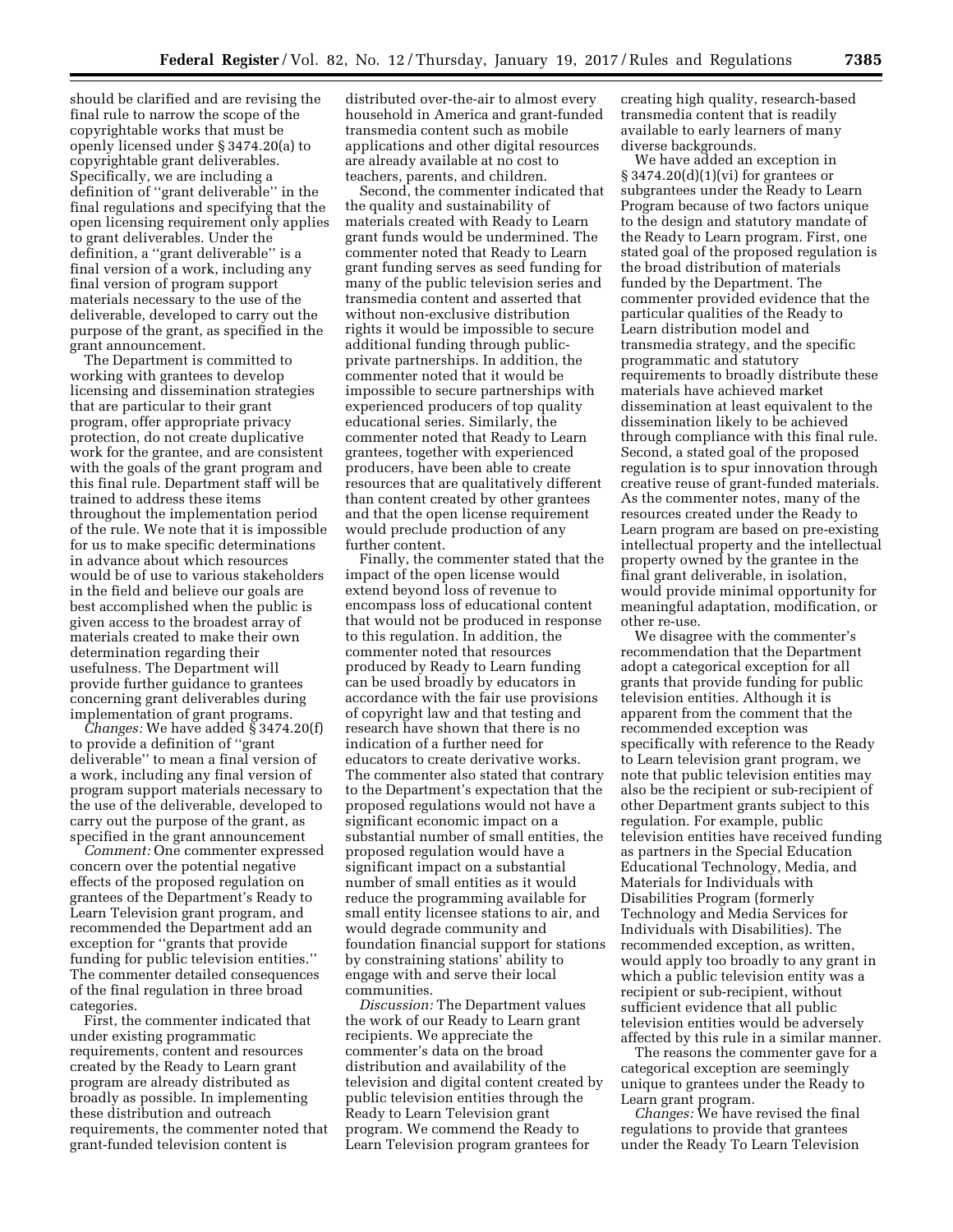Program, as authorized in section 2431 of the ESEA, 20 U.S.C. 6775, are excepted from the rule's requirements.

*Comment:* A few commenters expressed concerns with the proposed rule in the context of the Department's broader #GoOpen initiative to encourage States, school districts, and educators to use openly licensed educational materials. One commenter disagreed with the Department's assertion that openly licensed materials will increase equity, suggesting that inequality of connectivity and hardware necessary to access openly licensed resources and costs of printing of digital materials instead preserves the existing inequalities between schools. This commenter also stated that rather than empowering teachers, adaptable, openly licensed resources actually impose additional burdens on already overtaxed teachers. Finally, another commenter similarly questioned whether the Department, in expressing a preference for openly licensed educational resources, might be distorting fair market competition for educational materials.

*Discussion:* We appreciate the comments on the #GoOpen initiative. Because the #GoOpen initiative is an activity separate from this rulemaking, many of these concerns are beyond the scope of this regulatory action. However, we believe a few clarifications will limit any confusion between these activities, and their differing scopes.

The #GoOpen movement is a specific movement where districts and states voluntarily participate in a community of practice focused on the use of openly licensed, digital resources. For these #GoOpen districts and States, openly licensed resources provide opportunities for cost savings and dissemination and innovation beyond the mere digitization and print reproduction of resources across the socioeconomic spectrum. The #GoOpen movement supports districts and States, in curating curricular materials that teachers can use or reuse or adopt based on the unique needs of their students or to suit their individual approaches to instruction. These teachers are afforded tools and professional learning resources from their district or State and from other districts and States so that they can capitalize on the opportunities provided by openly licensed and other digital resources. This is consistent with other policies, such as those reflected in the ESEA the authorization of appropriations for, among other professional development activities, training on the use of digital and openly sourced materials. Beyond individual classroom teachers, the #GoOpen

initiative encourages administrators, technology directors, parents, and students themselves to work collaboratively in order to ensure the best opportunities for success. Through the #GoOpen movement, the Department actively supports partnerships between States, districts, and educators; promoting promising models of leadership; and aligning public and private efforts.

The #GoOpen movement is one specific initiative of the Department, where the Department coordinates the community of practice for States, school districts, and educators that voluntarily use openly licensed educational materials. We believe that a consideration to move towards openly licensed textbooks must include an objective evaluation of relevance and quality, as well as cost. Those resource decisions are made at the State and local level. Our efforts through the #GoOpen movement encourage State and district leaders to give equal consideration to openly licensed resources in making the best possible decision for educators and students.

This rule does not impose requirements for teachers or any other stakeholders to use openly licensed resources or encourage them to eschew publisher textbooks.

*Changes:* None.

*Comment:* Several commenters stated that the proposed rule would conflict with patent rules, stating that the existing technology transfer mechanism established at research institutions through current regulations is the most effective means of promoting innovation and commercialization of grant funded intellectual property. The commenters assert that requiring an open license on grant-funded materials would reduce rather than increase innovation and dissemination.

These commenters note that the technology transfer infrastructure established as a result of the Bayh-Dole Act and other patent provisions has incentivized commercial entities to develop grant-funded works into successful products and services with greater reach. One commenter provided data from articles analyzing the impact of the Bayh-Dole Act which state that federally funded research has resulted in nearly 10,000 patented products and enabled the launch of 4,200 new companies with a net product sales of \$22 billion in 2013 alone. The commenter concluded from this data that the profits from these sales have incentivized partnerships with Department grantees that result in broad and relevant dissemination of products. Other commenters similarly note that

public-private partnerships are critical to enabling sustainability of grantfunded products. In cases where grantees that have created computer software source code, that code itself often requires additional investment in product development, marketing, distribution, and support services for updates and upgrades. In cases where grant-funded research has resulted in creating interventions, these partnerships can allow continuous refinement and improvement of the intervention.

Those commenters that warned the Department about the unintended effects of an open license on the incentive to innovate asserted that profit incentives are the engine of innovation. The commenters stated that, this rule would remove these incentives, which would stifle new ideas and result in fewer innovations. Similarly, some commenters stated that commercialization was the only means by which intellectual property becomes widely distributed and that open licenses would irrevocably harm product dissemination for grant funded materials.

Other commenters expressed concerns that the loss of profit incentives would cause stakeholders to pursue alternate, non-Federal funding, rather than Department grant funding.

*Discussion:* The Department agrees with the commenters that commercialization is an important means of promoting innovation and can result in broad dissemination of patents and other types of intellectual property. Grantees that comply with the legal requirements to openly license grant funded copyrightable works identified in the rule may still wish to seek patent protection on any invention created with grant funds. To ensure clarity about the rule's application, we are revising the rule to provide that it would not apply in instances in which compliance with the rule would conflict with or materially undermine the ability to protect or enforce other intellectual property rights or obligations of the grantee or subgrantee, in existence or under development. For example, the rule would not apply to a grantee or subgrantee in instances where the application of the rule would materially undermine the grantee's rights if the grantee or subgrantee had developed, or was in the process of developing, an invention that it wishes to patent.

Alternatives to commercialization also exist that can promote innovation in the field of education, act as an efficient means of broad dissemination of educational research or resources, and help sustain innovations after grant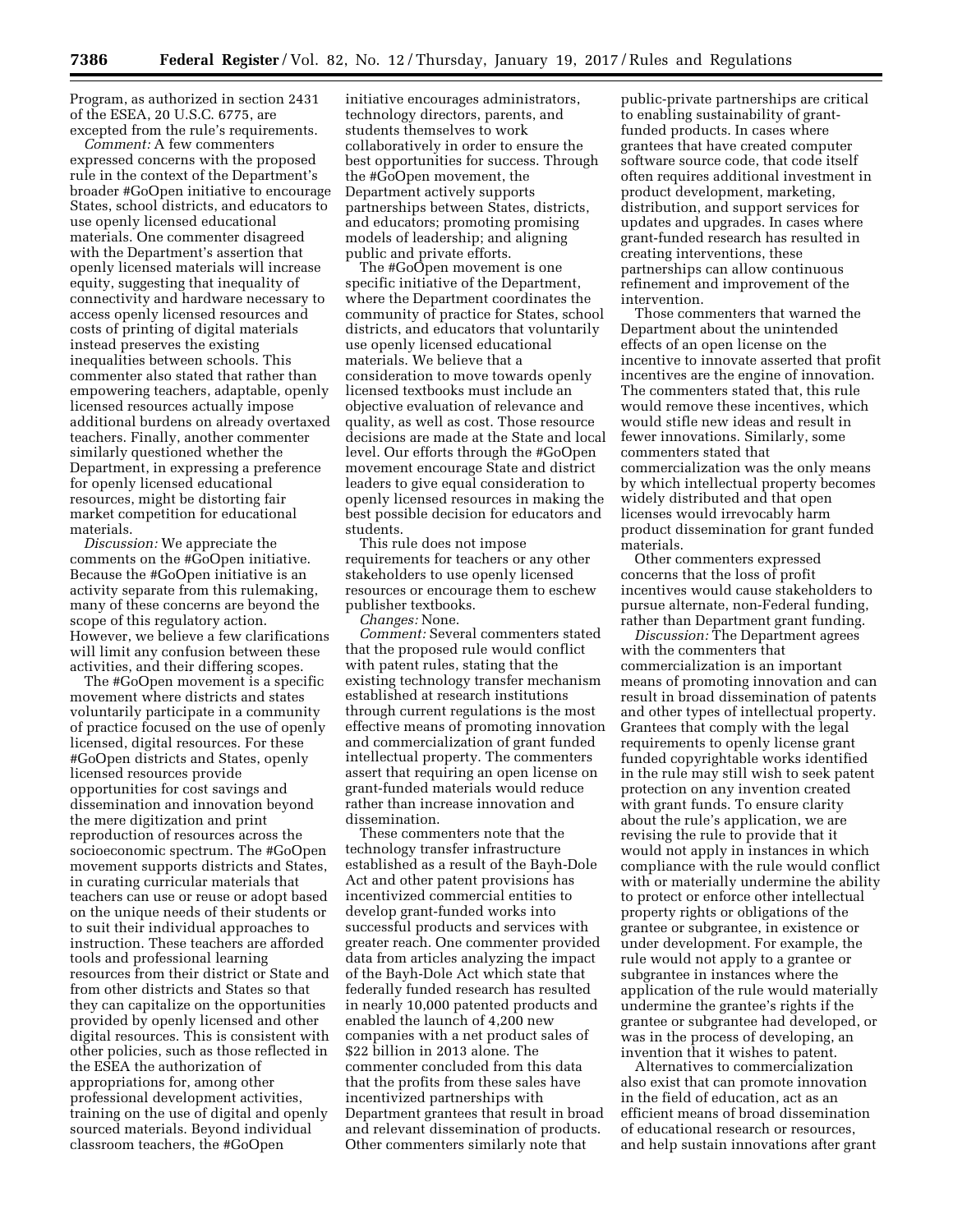periods end. As shown elsewhere in this document, there have been many examples of the broad dissemination and innovations developed from highquality openly licensed educational content.

We again note that any derivative works created based upon grant deliverables using non-Department grant funds are not covered by this rule. Grantees may leverage works created under an open license to establish or maintain a relationship with a private entity for the purpose of commercialization.

The Department appreciates the commenters' concerns that our stakeholders may eschew Department grants in favor of other funding without these requirements. Our competitive grant programs are intended to support equal access to high-quality education for all students. By allowing others to freely use, with minimal restrictions, the educational resources created with our funding, we are providing opportunities for the global community of stakeholders to pursue solutions to their challenges. As previously mentioned, commercial incentives are not the only drivers of innovation in the field of education; similarly, we do not believe economic motive to be the sole consideration for stakeholders to participate in our grant programs. We observe that after implementing their similar policy, the Department of Labor continued to require applicants to form public-private partnerships in numerous notices inviting applicants for competitive grants. Despite the requirement that grantees make copyrightable intellectual property available under a Creative Commons Attribution (CC BY) license, the many programs covered since the enactment of their regulation have received a large pool of applicants. We recognize, however, that there may be some situations where a grantee may have difficulty forming a partnership with a private entity to create a grant deliverable. We believe that such situations are best addressed on a caseby-case basis and are revising the final regulation to include this situation as an example of where the Secretary may consider it appropriate to grant an exception to the open licensing requirement.

*Changes:* We have revised § 3474.20(d)(1)(viii) to provide that the open licensing requirement does not apply to ''[g]rantees or subgrantees for which compliance with these requirements would conflict with, or materially undermine the ability to protect or enforce other intellectual property rights or obligations of the

grantee or subgrantee, in existence or under development, including those provided under 15 U.S.C. 1051, *et seq.,*  18 U.S.C. 1831–1839, and 35 U.S.C. 200, *et seq.*'' We also have included in § 3474.20(d)(1)(vii) examples of situations in which the Secretary may consider it appropriate to grant an individual exception to the open licensing requirement. One of these examples is the situation in which the grantee's compliance with the open licensing requirement would impede the grantee's or subgrantee's ability to form the required partnership to carry out the purpose of the grant. The other example is discussed later in this section.

*Comment:* Commenters stated their concerns related to openly licensing research-based interventions resulting from the Department's research grants. These comments fall into three general categories. First, commenters noted that grantees often receive research funds to produce early prototype models or interventions that have not yet benefited from robust efficacy studies. Openly licensing these resources would allow the public to access them ahead of testing and could lead to adoption of ineffective or potentially harmful resources. Commenters noted that this would especially harm disadvantaged populations. Second, commenters stated that the interventions developed through research grants are complex to administer, often requiring expert training or technical support in order to maintain quality control and ensure valid outcomes. Commenters noted that quality could be diminished through uncontrolled adaptations or derivatives that deviate from the evidence base or context established by the original researchers. Similarly, commenters also stated that in some cases, individuals could deliberately ignore the original parameters or context established by the researchers and pursue inappropriate use. In all of these cases, the reputation of the researcher could be compromised and the effectiveness of the original resource dismissed.

Third, many commenters noted that research institutions exercise good stewardship over grant resources and already employ a number of strategies to broadly disseminate their findings. Many commenters also provided examples of existing initiatives that result in broad dissemination of research-based interventions. Some of these examples included use of strong partnerships with a commercial partner to allow for continued refinements to the products, reinvestment into future research, and technical support for implementation, even after the end of

the grant period. These commenters also note that many research institutions do not have the expertise or capacity to effectively scale interventions, and even if openly licensed resources were available, wide dissemination would not occur without these partnerships. Additionally, some commenters stated that the existing IES goal structure was the most effective model of ensuring research-based interventions are scaled and disseminated widely, and recommended that IES maintain this goal structure.

*Discussion:* We appreciate the concern that many IES grantees and education researchers have expressed related to implementation of the rule. In general, we note that this rule is intended to apply across competitive grant programs, not only to IES grantees.

We agree with commenters that rigorous efficacy testing is necessary to ensure high quality resources, including interventions, products, and assessments, benefit students. We note that in addition to the early prototype models or interventions themselves, any final versions of program support materials necessary to the use of the prototype model or intervention, including professional development and training materials, research findings, and documentation of the context and efficacy of the resources created with grant funds would also be made available through an open license. Additionally, any materials created as part of IES research grants would also include rigorous peer-reviewed scholarly publications that would be available through ERIC. The availability of these supporting materials will allow the public to readily discern which resources could be appropriately used and which resources have not yet reached maturity. In some cases, these materials will prescribe the appropriate context and correct implementation methodology of the resource. We believe that practitioners should not be denied access to materials because of the possibility that they will misunderstand or misuse them. By openly licensing the supporting materials, data, and other program support materials, grantees can ensure that practitioners have the tools necessary to understand, learn from, and replicate deliverables, and to consult with researchers as appropriate.

In response to the commenters' concerns, we make three observations. First, even before product maturity, prototypes and early stage research, including supporting documentation, can greatly benefit other researchers, allowing them to also test and refine the resource, potentially creating prototypes for different applications. We believe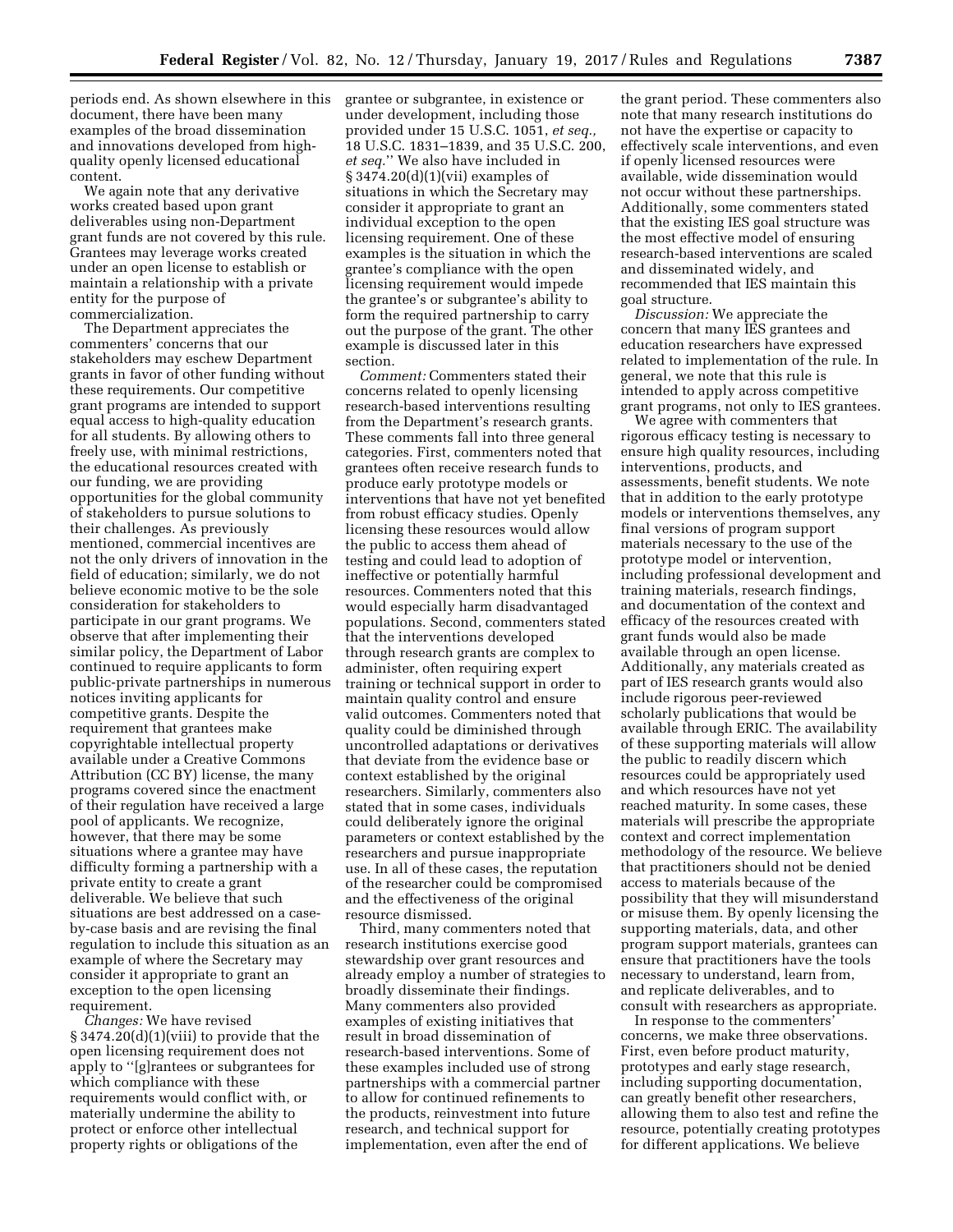this will result in developing resources at a rapid speed and encouraging innovation in the educational research field. We note that although peerreviewed scholarly publications are excepted from this rule, those publications that are supported by IES grant funds are subject to the requirements of the IES' Policy Regarding Public Access to Research. As noted earlier, the Department is exploring other administrative means for expanding the requirements currently followed by for IES grantsupported peer-reviewed scholarly publications to all Department grants. We believe that the combination of the open access to publications and data with the openly licensed resources will enable the community of education and scientific stakeholders to use the early research effectively and responsibly.

Second, we share in the concerns related to the misapplication of scientific research and misuse of educational tools. Nevertheless, we note that these issues may occur regardless of whether the research or tools are under copyright or available through an open license. We also note that members of the public, policymakers, educational practitioners, and other stakeholders, often incorrectly attribute their assertions to researchers, resulting in loss of reputation to the researcher. We do not believe that the root cause of these unfortunate circumstances is the availability of resources through an open license. In fact, a machinereadable license format on digital resources may actually facilitate the discovery of the original research and underlying frameworks for implementation. We also note that separate from the IES Policy Regarding Public Access to Research, many research institutions have already established faculty open access policies that enable public access to research and data.4

Third, we acknowledge that in many cases, research entities lack expertise and capacity to scale the adoption of new resources and that in many cases, private entities play an important role in the iterative improvement of resources, often contributing funding in the process. For the purposes of this rule, the Department believes that the primary barrier to broad dissemination is not the lack of capacity; rather it is the lack of access to resources. Even if one research entity does not have the capacity to scale a resource, an open license enables other entities, some with greater expertise and resources, to disseminate them. We note that this

regulation does not cover derivative works, funded privately through these partnerships.

Finally, we note that this regulation does not alter the structure or statutory requirements for any existing grant program, including the goal structure of IES-funded grant programs. As discussed elsewhere in this regulation, peer-reviewed scholarly publications that arise from scientific research funded, either fully or partially, from grants awarded by the Department are excepted from this regulation. This plan provides access both to research findings and the scientific data, encouraging researchers, practitioners, and the general public to test and improve findings and resources and otherwise enhance value for all stakeholders.

*Changes:* None.

#### **Additional Questions**

In the NPRM we posed five questions that requested comments on whether the proposed regulations should include certain additional implementation requirements. The responses provided to the five questions are summarized below.

*Question 1: Should the Department require that copyrightable works be openly licensed prior to the end of the grant period as opposed to after the grant period is over? If yes, what impact would this have on the quality of the final product?* 

*Comments:* Commenters that responded to this question were divided over whether it would be best to require that the open licenses be applied prior to the end of the grant or after the grant is over. In general, all commenters that opposed the requirements of the NPRM did not believe that open licenses should be applied prior to the end of the grant period. These commenters noted that this would result in a number of negative public consequences. For example, prior to the end of the grant period, products or interventions may not yet be complete or useful and may harm the public if disseminated too early or without proper training on their implementation. In addition, openly licensing and distributing non-final versions could create confusion for the public about which version to adopt or hinder the peer review process.

Conversely, some commenters stated that applying open licenses and distributing materials prior to completion will give opportunity for more feedback and review and give the grantee additional time to make adjustments or refinements prior to the end of the grant period leading to a better final product. In addition, by

making their work known, duplicative efforts can be avoided.

Other commenters stated that the decision of whether the license is applied prior to the end of the grant period should be made based on the goals and circumstances of the grant program.

*Discussion:* We considered the variety of viewpoints reflected in the comments and the variety of grant programs funded by the Department. We believe that it would be difficult to prescribe a single timing requirement appropriate for all programs. Depending on the goals of the particular grant program or the individual project proposal, the grantee may elect to openly license the intellectual property created through the grant before the grant period has ended, though that is not a requirement. The final rule does not specify whether copyrightable grant deliverables should be openly licensed prior to the end of the grant period or after the grant period is over, thereby leaving it to each grant program to decide.

*Changes:* None.

*Question 2: Should the Department include a requirement that grantees distribute copyrightable works created under a direct competitive grant program? If yes, what suggestions do you have on how the Department should implement such a requirement?* 

*Comments:* Commenters were divided in their response to the proposed requirement for grantees to distribute Department-funded works. Many commenters supported an additional requirement to distribute Departmentfunded works. Of these, some commenters proposed that the Department be nonspecific about the method of distribution. One commenter expressed concerns that specificity would drive away institutions currently implementing other distribution methods. Others suggested more specific methods, including the use of a CC BY license or dissemination of works through online platforms. Some of these commenters accompanied their suggestions with proposals for additional Federal requirements, such as a sustainability plan in the grant application or a final report containing a link to the location of the work in an online repository.

Other commenters disagreed with requiring distribution by grantees. These commenters suggested that the responsibility of distribution resides with the Department, such as through the use of the ERIC, an online library of education research and information, sponsored by IES. Similarly, others suggested partnership with existing repositories or the creation of another

<sup>4</sup>*<http://sparcopen.org/coapi-members/>*.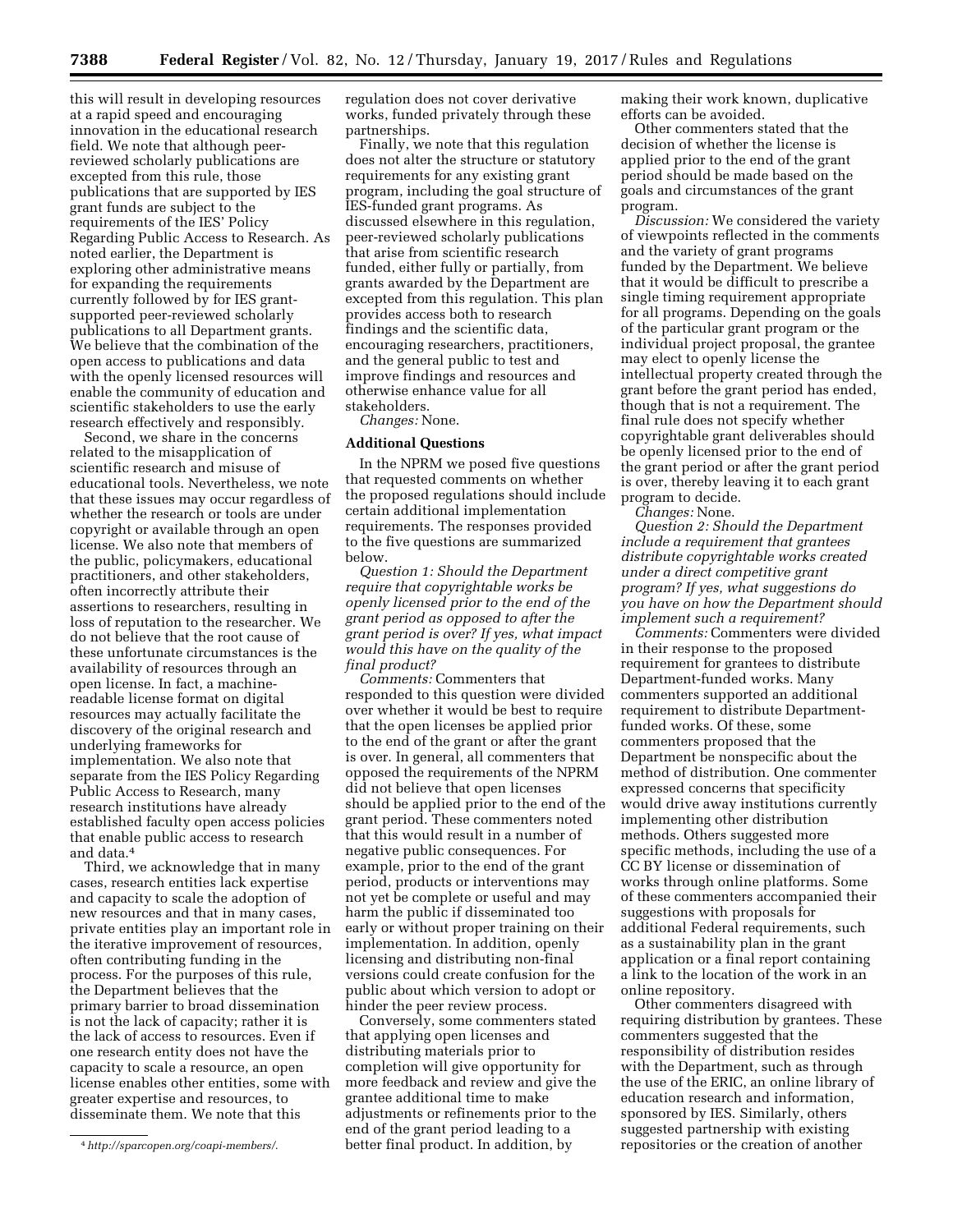online repository. Commenters also noted that the Department should make funding or other resources available to grantees if it establishes distribution requirements or allow grantees to monetize modifications to the grantfunded materials.

*Discussion:* We note the variety of suggestions that reflect the experience of the diversity of our grant recipients. In reading the suggestions, we believe that the specific mode of dissemination enabled by open licenses should remain at the discretion of the program in order to be appropriate to the needs of the grantees and align with the statutory goals of that program. However, we believe that our goals would be best achieved by including a requirement that grantees provide information about the resources that have been created with support of Department grant funds. As a result, we have added a requirement for grantees to submit a plan for dissemination of their openly licensed resources. We would encourage grantees to provide links to public Web sites of their works if that is appropriate based on the nature of their resource. We note that for a grantee that does not have its own Web site, there are a number of free methods to distribute digital openly licensed materials through publicly available Web sites, learning resource, and metadata repositories.

We also recognize that a grantee may develop a robust dissemination plan that could demonstrate meaningful dissemination that is equivalent to or greater than the dissemination likely to be achieved by compliance with the open licensing requirements. Accordingly, we are revising the regulation to provide this situation as an example of a scenario in which the Secretary would consider granting an exception to the open licensing requirement.

*Changes:* We have added final § 3474.20(c) to state that a grantee or subgrantee that is awarded competitive grant funds must have a plan to disseminate the openly licensed grant deliverables that were created in whole, or in part, with Department grant funds. In final  $\S 3474.20(d)(1)(vii)$ , we have also provided an example of a basis for providing an exception under 2 CFR 3474.5 and 200.102 where the Secretary has determined that the grantee's dissemination plan would likely achieve meaningful dissemination equivalent to or greater than the dissemination likely to be achieved through compliance with paragraph (a) or (b) of this final rule.

*Question 3: What further activities would increase public knowledge about* 

*the materials and resources that are created using the Department's grant funds and broaden their dissemination?* 

*Comments:* The Department thanks commenters for the numerous recommendations regarding activities that would broaden the dissemination of materials and resources created using the Department's grant funds. Several commenters suggested the adoption of an existing online, open platform, such as OER Commons, GitHub, and OpenStax CNX. Others stated the need to create and enforce an entirely new repository of works and related reports or an index containing links to pages where the specific resource can be located.

Aside from online platforms, commenters suggested the launch of a large advertising campaign of Department-funded works including the use of media such as emails, newsletters, and speeches where the Department highlights openly licensed materials and resources. Finally, a few commenters stated the need for the Department to communicate with grantees directly to discuss what exactly open licensing entails and how dissemination practices can be funded.

*Discussion:* We appreciate the variety of suggestions provided by commenters. In addition, we appreciate the concern for public awareness. We will consider these recommendations as we work to increase the public's knowledge of materials that are openly licensed pursuant to this final rule. It is our intention to also provide robust training to grantees on how to satisfy this requirement. We note that at this time, the Department does not have the funding to support the development of an online repository solution.

*Changes:* None.

*Question 4: What technical assistance should the Department provide to grantees to promote broad dissemination of their grant-funded intellectual property?* 

*Comments:* Commenters suggested that the Department provide guidance for grantees for a variety of topics, such as licensing standards, metadata, formatting, information on how to access openly licensed resources to incorporate them into original works, and creating accessible materials. The commenters suggested that this guidance be provided through formal workshops and training. Other commenters suggested that the Department promote dissemination by creating a user-friendly central repository of works and related reports, developing a directory of funded materials, or establishing a funding mechanism specific to distribution.

One commenter suggested that grantees should continue to work with technology transfer offices at their institutions.

*Discussion:* We thank the commenters for the numerous suggestions provided. The Department has taken these into account and will incorporate these into future training for grant recipients. At this time, we will not be providing funding for the creation of a central repository of works or reports, nor is there any additional funding available specific to distribution.

*Changes:* None.

*Question 5: What experiences do you have implementing requirements of open licensing policy with other Federal agencies? Please share your experiences with these different approaches, including lessons learned and recommendations that might be related to this document.* 

*Comments:* We thank the commenters who responded to this question and had a wide breadth of experience implementing other open licensing requirements. Only one commenter had direct experience as a Department grantee. Though open licensing was not a requirement of their grant project, the grantee elected to use an open license to ensure that grant-funded resources would be made available to as many individuals as possible. This grantee reported positive experience running a grant-funded education center that provides services to individuals with disabilities. In addition to distribution, the grantee reported that with equal availability as a foundation, ''openness'' enabled cooperation between multiple organizations to address the common challenge of STEM accessibility. The grantee made several recommendations, including use of Creative Commons licenses, that materials be released under an open license at time of completion or wide distribution during the grant period, that materials be made available on the internet without obstructions, and that metadata be listed on a resource site such as the Learning Registry. The grantee also recommended that the Department host all grant funded materials on a resource site.

A few commenters had direct experience implementing open licensing policies of other Federal agencies, including the Departments of Labor and the National Science Foundation. Based on their experience these commenters recommended that the Department direct grantees to use licenses that are interoperable that allow a broad range of reuse, including specifically, Creative Commons licenses. One commenter had experience leading open repository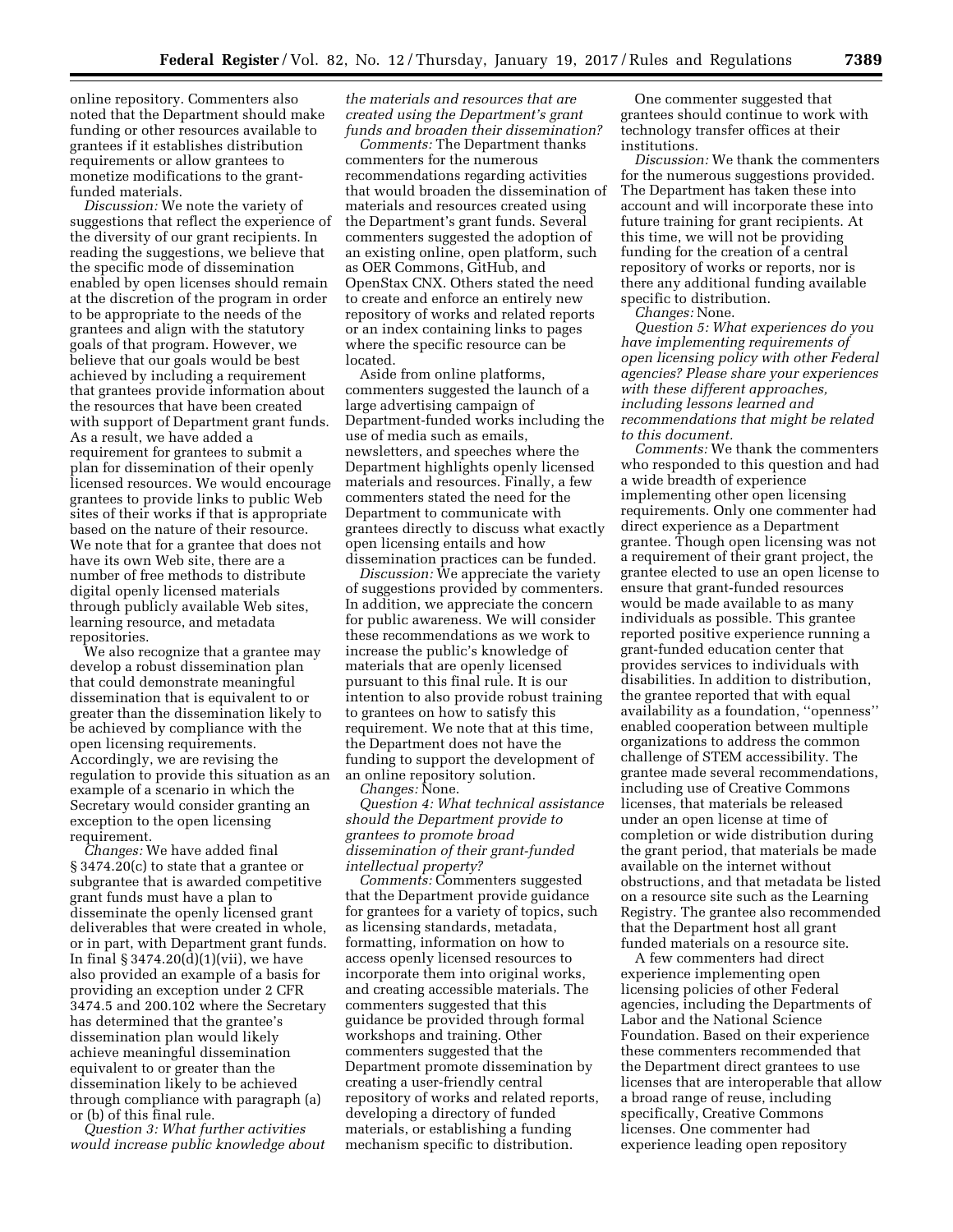development and technical assistance on numerous projects including establishing the Department of Labor's repository for the TAACCCT grant program, the National Science Foundation National Digital Library of Science, and the California Affordable Learning Solutions initiative. This commenter noted the importance of providing an online library of all grantfunded resources to enable quality and continuous improvement. In addition, the commenter noted the importance of providing support to institutional leaders in developing and implementing a change management strategy for their institution to locally design and implement culturally aligned, locally supported, and collectively valued ecosystems of intellectual property strategies, recognition, and incentives for openly sharing intellectual property, and an institutional mission for improving society through quality education.

One commenter stated that they did not know of any other Federal funding agencies that would make this regulation a grant requirement, as it would require forfeiture of intellectual property.

*Discussion:* We thank these commenters for sharing their experiences. All of the suggestions have been discussed elsewhere in this regulation, except for the suggestion to list metadata on a resource site such as Learning Registry. The Department believes that Learning Registry is a valuable metadata repository for open educational resources. Grantees of the Department are encouraged to consider using Learning Registry or other public, freely available platforms to enable sharing of resources.

In reviewing these comments, we noted that our proposed rule did not account for situations in which a grant deliverable is jointly funded by both the Department and another Federal agency where the other Federal agency does not require the open licensing of its grant deliverables for that program. In these instances, we recognize that complying with the Department's open licensing requirement may cause confusion regarding a grantee's ability to comply with the requirements of that other Federal agency regarding the grant deliverable, so we are revising the regulation to provide that the rule would not apply to these types of grant deliverables.

*Changes:* We have revised § 3474.30(d)(1)(iii) to provide that the open licensing requirement does not apply to grant deliverables that are jointly funded by the Department and another Federal agency if the other

Federal agency does not require the open licensing of its grant deliverables for the relevant grant program.

## **Executive Orders 12866 and 13563**

# *Regulatory Impact Analysis*

Under Executive Order 12866, the Secretary must determine whether this regulatory action is ''significant'' and, therefore, subject to the requirements of the Executive order and subject to review by the Office of Management and Budget (OMB). Section 3(f) of Executive Order 12866 defines a ''significant regulatory action'' as an action likely to result in a rule that may—

(1) Have an annual effect on the economy of \$100 million or more, or adversely affect a sector of the economy, productivity, competition, jobs, the environment, public health or safety, or State, local, or tribal governments or communities in a material way (also referred to as an ''economically significant'' rule);

(2) Create serious inconsistency or otherwise interfere with an action taken or planned by another agency;

(3) Materially alter the budgetary impacts of entitlement grants, user fees, or loan programs or the rights and obligations of recipients thereof; or

(4) Raise novel legal or policy issues arising out of legal mandates, the President's priorities, or the principles stated in the Executive order.

This final regulatory action will have an annual effect on the economy of more than \$100 million because of the benefits that will be realized as a result of the dissemination of openly licensed resources required under this rule. Although the costs associated with this rule are relatively low, we believe the benefits from the resources that will be readily available to the public through broad dissemination will reach more than \$100 million. We explain these costs and benefits in more detail in the *Costs and Benefits* section of this *Regulatory Impact Analysis.* Therefore, this final action is ''economically significant'' and subject to review by OMB under section 3(f)(1) of Executive Order 12866. We have also reviewed these regulations under Executive Order 13563, which supplements and explicitly reaffirms the principles, structures, and definitions governing regulatory review established in Executive Order 12866. To the extent permitted by law, Executive Order 13563 requires that an agency—

(1) Propose or adopt regulations only upon a reasoned determination that their benefits justify their costs (recognizing that some benefits and costs are difficult to quantify);

(2) Tailor its regulations to impose the least burden on society, consistent with obtaining regulatory objectives and taking into account—among other things and to the extent practicable—the costs of cumulative regulations;

(3) In choosing among alternative regulatory approaches, select those approaches that maximize net benefits (including potential economic, environmental, public health and safety, and other advantages; distributive impacts; and equity);

(4) To the extent feasible, specify performance objectives, rather than the behavior or manner of compliance a regulated entity must adopt; and

(5) Identify and assess available alternatives to direct regulation, including economic incentives—such as user fees or marketable permits—to encourage the desired behavior, or provide information that enables the public to make choices.

Executive Order 13563 also requires an agency ''to use the best available techniques to quantify anticipated present and future benefits and costs as accurately as possible.'' The Office of Information and Regulatory Affairs of OMB has emphasized that these techniques may include ''identifying changing future compliance costs that might result from technological innovation or anticipated behavioral changes.''

We are issuing these final regulations only on a reasoned determination that their benefits would justify their costs. In choosing among alternative regulatory approaches, we selected those approaches that maximize net benefits. Based on the analysis that follows, the Department believes that these final regulations are consistent with the principles in Executive Order 13563.

We also have determined that this regulatory action would not unduly interfere with State, local, and tribal governments in the exercise of their governmental functions.

#### **Need for Regulatory Action, Potential Impacts, and Costs and Benefits**

#### *Need for Regulatory Action*

Grantees under the Department's competitive grant programs create a number of copyrightable grant deliverables using Department grant funds that may have significant benefit for students, parents, teachers, school districts, States, institutions of higher education, and the public overall. These copyrightable works are wide ranging in nature and include instructional materials, personalized learning delivery systems, assessment systems,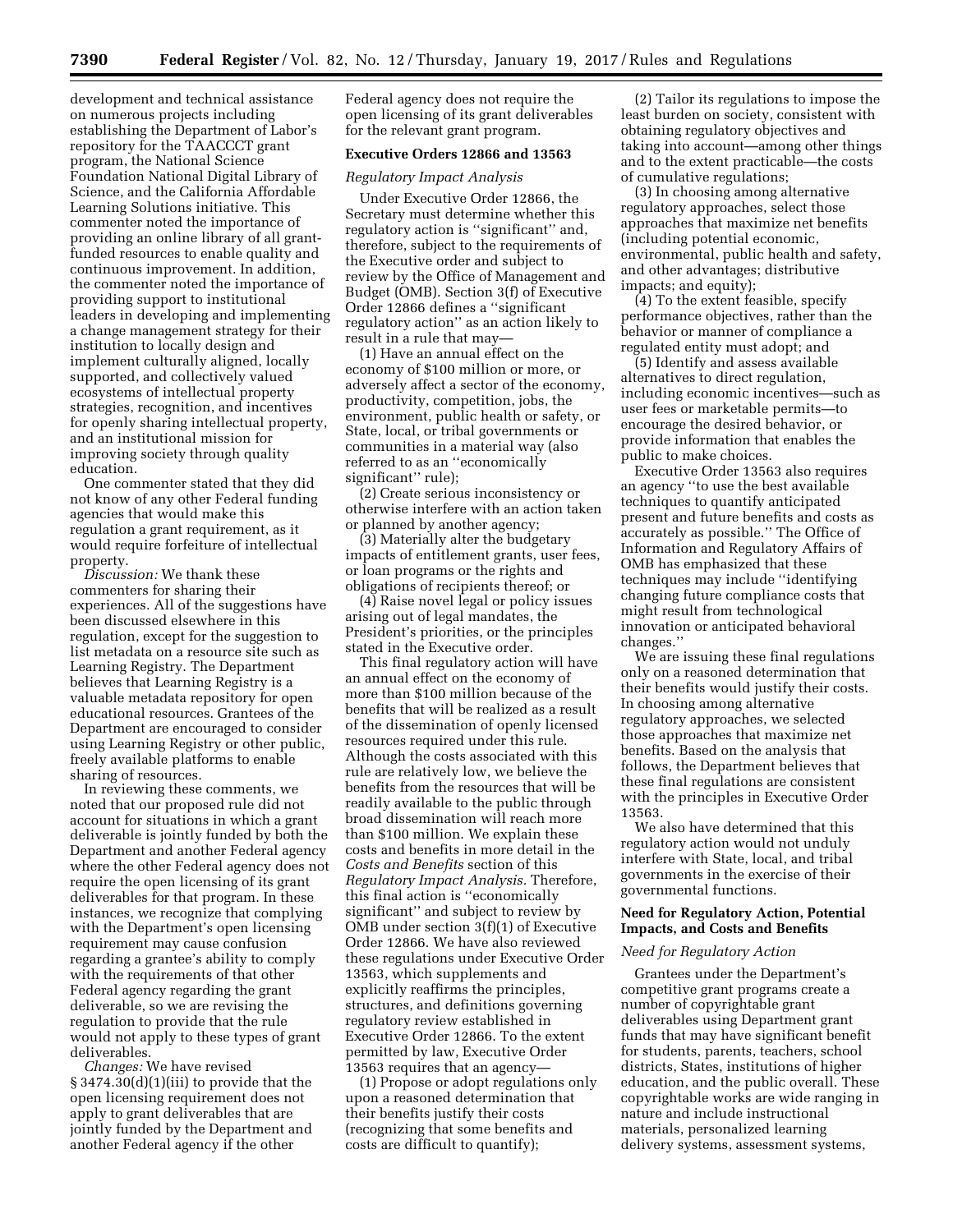language tools, and teacher professional development training modules, just to name a few. The Department's grantees creating these works include SEAs, LEAs, IHEs, and non-profit organizations and while the works are created under a specific grant program and therefore may target a specific school or group of students, the resources are such that other education stakeholders would significantly benefit from being able to readily and freely access them, use them, and in some cases, modify them to address their needs and goals.

As we note earlier, wide dissemination of these types of copyrightable works has not occurred under the Department's current regulations. We found very few instances in the last decade where program offices received a request to make grant-funded resources available under the Federal purpose license. However, we do have evidence of the impacts of open licensing in those competitive grant programs where open licensing was required or where the grantee voluntarily openly licensed its copyrightable works.

For example, the Department's First in the World (FITW) program has an existing open licensing requirement and thus provides a basis for estimating the potential benefit of these final regulations. In FY 2015, the Department awarded approximately \$60 million in FITW funds to 18 institutions of higher education, research organizations, and education agencies. This total included 16 FITW development grants intended to seed and evaluate early stage innovations, where new intellectual property would be created, and two validation grants to test at a broad scale existing interventions supported by significant evidence.

We estimate that the 16 development grantees will produce at least 1,400 new resources that would be openly licensed, approximately 90 resources per grantee. This estimate is based on work that the FY 2015 grantees project they will do over a four-year period and we generally anticipate that most resources would be available for dissemination and licensing in the last two years of the grant period. We also note that the total number of resources to be created across the 16 grantees varies widely as a result of the different activities and innovative approaches proposed in their projects. For example, CSU-Los Angeles is proposing to redesign every first year science course, resulting in the largest estimate of resources created, while Delaware State is proposing to develop an analytics framework and tool for matching

student interests to programs, which we believe would result in the creation of fewer resources. These two projects would impact approximately the same number of students, but one approach involves the creation of a large number of resources while another invests resources towards creation of a platform tool and a smaller number of resources associated with that tool.

Moreover, we believe that our estimates for the FITW grantees are likely to be higher than what we would expect for most other Department competitive grant programs, including those at the higher education level and those focused on elementary and secondary education. For example, in the higher education space, the Federal TRIO programs, which accounted for nearly half of all competitive awards to IHEs in FY 2015, have a more narrowly focused statutory purpose to provide basic services (*e.g.,* tutoring, counseling, mentoring) to needy students using strategies and generally are less likely to produce copyrightable resources.

On the other hand, the Department also funds a number of activities that, under the final regulations, would be likely to produce significantly higher numbers of copyrightable resources than FITW grantees. For example, our National Language Resource Centers (LRC) program funds IHEs to research and develop resources for Less Commonly Taught Languages (LCTL), *[http://www.nflrc.org/lrc](http://www.nflrc.org/lrc_broc_full.pdf)*\_*broc*\_*full.pdf.*  In the FY 2014–FY 2017 grant cycle, we awarded approximately \$2.8 million to 16 IHEs to support National Language Resource Centers (LRC) for research and development of resources for LCTL. There was no requirement for the grantees to openly license their resources, but one grantee did so of its own volition. Specifically, the University of Texas at Austin received approximately \$200,000 in FY 2015 to fund the Center for Open Educational Resources and Language Learning (COERLL), which creates fully openly licensed language and pedagogical materials for 16 languages, in addition to an open platform for discovery, remix, and repurposing of these language resources, and open research. The Department estimates that there are approximately 500 educational resources, including curricula, lessons, worksheets, assessments, textbooks, videos, podcasts, research studies, open apps for student learning, and interactive platform, materials, openly licensed on the COERLL Web site (*<https://www.coerll.utexas.edu/coerll/>*).

Based on the experience with UT-Austin, we believe that if an open license requirement were in place at the

time these awards were made to the 15 other grantees, we could assume that 15 times more language learning materials would be made available, or an additional 7,500 pieces of openly licensed content across the different language areas. Moreover, the enhanced availability of these materials potentially would have increased the impact of each of the individual centers by encouraging and supporting vibrant communities of practice focused on language instruction and learning at institutions that do not have the resources themselves. For example, this would have enabled discovery and use of resources created by the University of Indiana National African Resource Center, whose lack of broad dissemination leaves the public without information about what resources are available, where to access any materials, or how to seek permission to use any resources found. Since this is the only African language program in this cohort, the result is also the loss of resources for this entire language family.

# *Analysis of Potential Impacts*

In FY 2016, the Department made new and continuation awards under roughly 110 unique discretionary competitive and non-competitive grant programs that totaled \$44.155 billion (excluding Pell). Of this total we estimate that 66 programs would be subject to the open licensing requirements of the final regulations. In addition to the Ready to Learn program, of the 43 programs (roughly \$39.932 billion in FY 2016) that we estimate would be exempt from open licensing, approximately 30 are non-competitive programs that allocate funds on the basis of a formula, and approximately 13 support competitive grants in which program funds are only used to support activities that clearly fit within one or more or the categorical exemptions in this rule (*e.g.,* approximately 7 are competitive programs that only support fellowships or scholarship awards to individuals, and the other 6 provide support for general operating expenses).

Within the group of 66 competitive grant programs (which received \$4.223 billion in FY 2016) subject to the rule, not all grantees will produce intellectual property. For example, in the IDEA Personnel Development to Improve Services and Results for Children with Disabilities Program, many cohorts of grantees do not produce intellectual property at all and, therefore, this rule would not apply to those specific grantee cohorts. We note that the required activities in grant competitions often change over time, so the impact of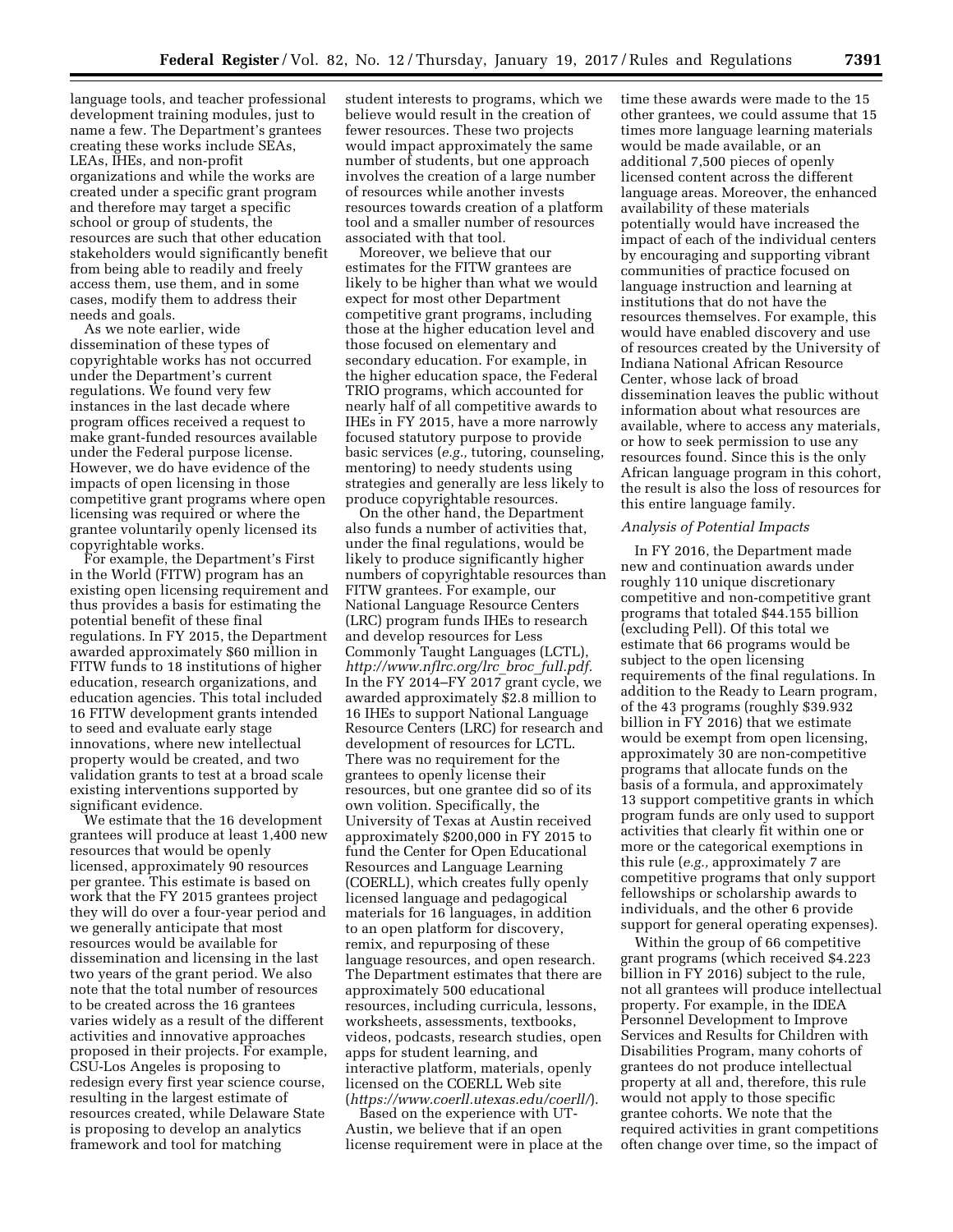the rule may vary from one competition and cohort to the next.

In addition, in some cases, only a portion of activities and funding would result in the creation of resources that would be required to be openly licensed under the final regulations. For example, in the case of IES's Education Research, Development, and Dissemination program, grants are awarded competitively to support research programs that both create interventions and resources and peerreviewed publications that arise from scientific research (receiving an exception). The Department also has developed an agency-level exceptions process where any program could ultimately be granted either partial or complete exception to the requirements of the final regulations. For all of these reasons, we estimate that the potential impact of these final regulations will be limited to a relatively small but important subset of the programs and projects funded by the Department in any given year. The final regulations will ensure that those programs and projects that do produce copyrightable educational materials and resources, including materials and resources proven effective through rigorous evaluation, make such resources freely and widely available to the public for the potential benefit of students, teachers, and schools across the nation.

### *Potential Costs and Benefits*

The final regulations will not impose significant costs on entities that receive assistance through the Department's competitive grant programs. We note that annual variation in the total volume of new and continuing discretionary grant awards, as well as in the purposes and priorities associated with such grants, limits the precision of our estimates, but we estimate that the upper bound total cost of these regulations, over ten years, will be approximately \$22.6 million in labor fees, at an annualized rate of \$3.2 million per year, with no additional costs to support technology infrastructure. This estimate assumes a discount rate of three to seven percent.

*Analysis of Technology Infrastructure Costs* 

While the benefits of the final regulations depend on the broad, accessible dissemination of copyrightable educational materials and resources, we estimate that such dissemination will result in no additional technology infrastructure costs to grantees subject to the open licensing requirements, for two reasons. First, the near-universal adoption of

digital tools and devices means that grantees will be creating and refining grant deliverables in digital formats that facilitate dissemination at no additional technology cost. Second, grantees may readily access and use a number of free methods to distribute digital openly licensed materials, including publicly available Web sites, content, or metadata repositories at no cost. Thus, we expect that grantees generally will be able to meet the dissemination requirements of the final regulations without incurring additional technology infrastructure costs.

# *Analysis of Technology Labor Costs*

Even though there will generally be no additional costs associated with technology infrastructure, we estimate that over a period of 10 years there may be a likely high-end labor cost of \$22.6 million. This cost represents an upper bound estimate of the labor necessary to disseminate copyrightable products expected to be generated by all new ED grantees over a period of 10 years. To develop this upper bound estimate, we started by analyzing the volume of ED grantees that could potentially be impacted by the rule. In 2016, the most recent year preceding this final rule, the Department made approximately 5,470 new competitive grant awards. We know not all of these grantees will generate copyrightable products requiring dissemination under this final rule, so for purposes of this upper bound estimate we estimate that the Department will continue to make 5,470 new competitive grants each year, and that 30 percent of these awards will produce copyrightable content and consequently will be affected by the final rule. Further, we assume that for each year the rule is in effect after year one, every cohort of continuation awards will also be affected by the final rule. So, based on past data, we estimate that in the first year the final rule takes effect 1,641 grants will generate copyrightable products (30 percent of 5,470 total new grant awards made), and that by year four a total of 6,564 new and continuation awards would be impacted by the rule. Likewise, from years 4 through 10 this number plateaus and remains stable at 6,564.

Next, consistent with the estimates in the *Need for Regulatory Action* section, we estimate that each grantee will generate an average of approximately 90 copyrightable products requiring dissemination over the duration of their grant award (typically ED grantees have 4 or 5 year grant performance periods). As stated previously, we know that many non-exempt programs have a narrowly focused statutory purpose that

often involves provision of services (*e.g.,* tutoring, counseling, mentoring), and that grantees under such programs are much less likely to produce copyrightable resources. But, again, for purposes of developing an upper bound estimate we analyzed a handful of grantees for which dissemination of products or content is a core purpose of their grant. Since dissemination is a core activity for grantees included in this sample, we know these grantees are likely to generate significantly more products requiring dissemination each year than grantees focusing on other activities such as service provision. Further, since it generally takes grantees some time to scale up their projects we assume, taking into account the past production rate of grantees, the following ''outlay'' rate (over an assumed project length of 4 years) for all grantees affected by the rule: Year One 5 copyrightable products produced and disseminated; Year Two 15 copyrightable products produced and disseminated; Year Three 20 copyrightable products produced and disseminated; and Year Four 50 copyrightable products produced and disseminated.

Assuming a total of 1,641 new competitive grantees would generate copyrightable product during the first year the rule is in effect, with each new grantee producing 5 total deliverables in the first year, the overall volume of resources requiring dissemination would be 8,205 (1,641 grantees producing an average of 5 copyrightable products each). In the second year, with new grantees expected to produce 15 total deliverables on average, the overall volume of copyrightable products would be 49,230 (3,282 grantees producing an average of 15 copyrightable products). In year three the overall volume would increase to 98,460 (4,923 grantees producing and average of 20 copyrightable products), and by year 4 this number would be 328,200 (6,564 grantees producing an average of 50 copyrightable products).

Finally, we estimate the likely time and salary that would be required for individual grantees to complete these requirements. As an example of the specific steps that might be necessary for an individual grantee to complete dissemination requirements envisioned in the final rule, the grantee would:

1. Use the Creative Commons License tool to select and apply the symbol to the work and generate the machine readable code and affix to the work (*[http://www.creativecommons.org/](http://www.creativecommons.org/chooser) [chooser](http://www.creativecommons.org/chooser)*)

2. Upload the resource and metadata, including the name, description,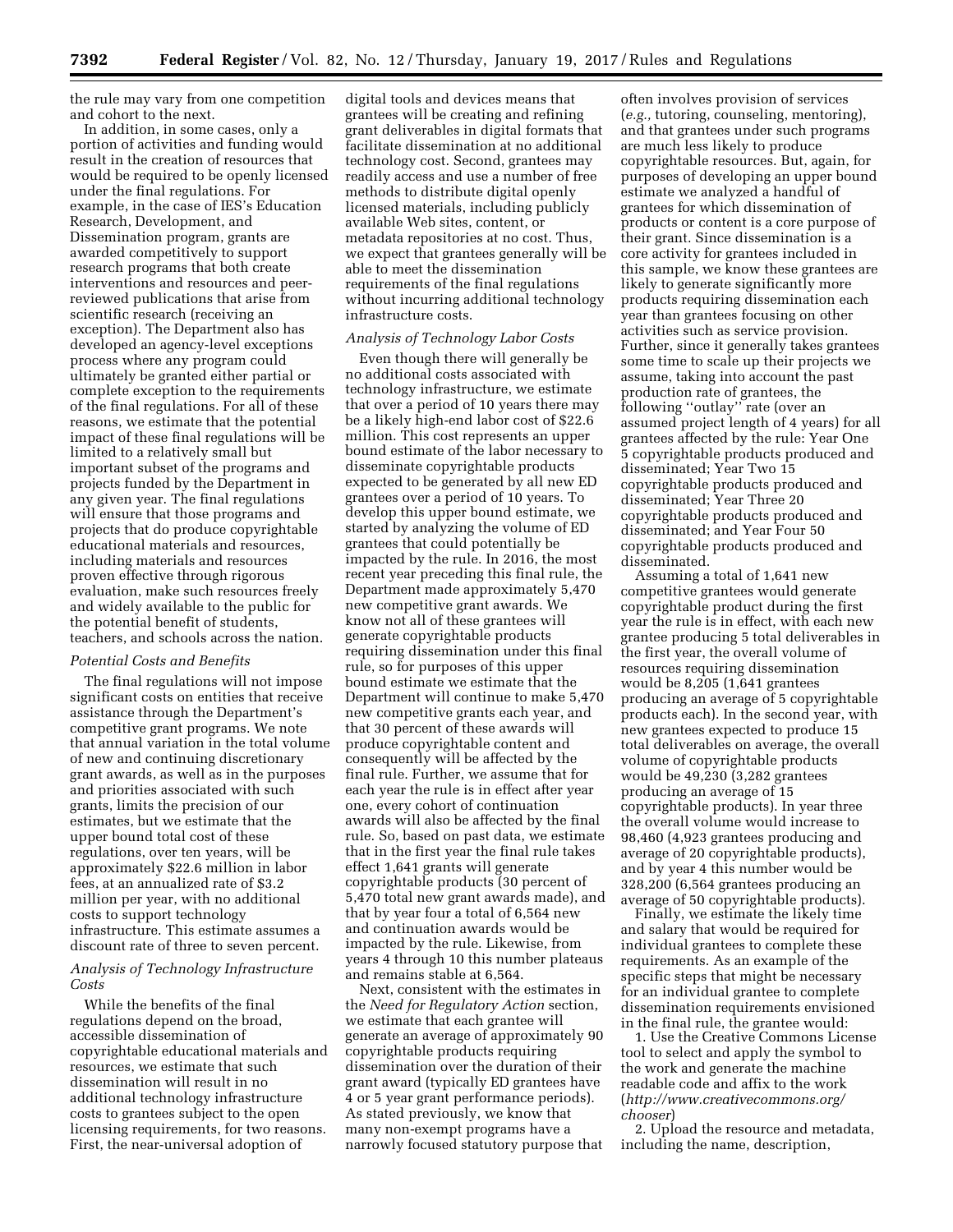license, publisher, and URL of the resource, to a shared learning resource repository or educator Web site:

We estimate the time for completion of Steps 1 and 2 to be approximately 30 minutes total per resource. We also recognize that the actual time for completion may be substantially shorter in the case of automated or bulk resource uploads. Assuming a pay rate of \$15/hour for data entry,<sup>5</sup> new grantees generating 5 products in the first year would require approximately 2.5 hours per year in total labor to complete these steps at an annualized cost of approximately \$38 per grantee. By year four of implementation these estimates would plateau at approximately 45 hours required per year in total labor costs at an annualized cost of approximately \$675 per grantee.

Taking into account these assumptions, we estimate that a reasonable upper bound estimate of the maximum likely labor costs for all expected grantees to implement this final rule over a period of 10 years to be \$22.6 million, at an average total annual cost of \$2.26 million.

#### *Other Potential Costs*

Under current regulations, title to intellectual property acquired under Department grant funds, including copyright, vests in the grantee. With respect to copyrighted works, under 2 CFR 200.315(b), the Department also reserves a royalty-free, non-exclusive, and irrevocable right to reproduce, publish, or otherwise use for Federal purposes, and to authorize others to do so. No further action is necessary to designate these rights. Grantees may establish terms and conditions that permit use of their works to any member of the public, for each instance of use or for each created work. That the Department does not frequently exercise its Federal purpose license may create the false impression that any grantee can use the copyrighted works it creates with Federal grant funds for revenue generating purposes without any concern that third parties will have free access to those materials for Federal purposes.

This final rule requires that grantees openly license copyrightable grant deliverables created with Department funds to enable the public to use the work without restriction, so long as the public provides attribution to the copyright holder. While the type of

license will differ depending on the type of work created, applying an open license to a grant product typically involves the addition of a brief license identification statement or insertion of a license symbol or device. This could occur following the development of the product, at the same time that the disclaimer currently required under 34 CFR 75.620 is applied.

In this context, the regulations could reduce commercial incentives for an eligible entity to apply to participate in a competitive grant program. For example, we believe that under some competitive grant programs, grant recipients may produce materials that will be subsequently sold or licensed to third parties, such as publishing companies or others in the field. Although an open license does not preclude the grantee or any individual from developing commercial products and derivatives from the grant funded material, it could diminish certain competitive advantages that these grantees currently possess as the copyright holder. In addition, publishers and other third parties may incur loss of revenue since their commercial product will potentially compete with freely available versions of a similar product or may hesitate to enter into licensing agreements with grantees.

In response to these concerns, we note that derivative works built upon the Department funded copyrightable works using non-Department funds are considered new works to the extent of the modifications and are not covered by this regulation. As long as the grantee or subgrantee does not elect an open license with a noncommercial use requirement, using non-Department funds, any other entity can improve upon the grant-funded copyrightable works resulting in a derivative work that can be commercialized for financial gain or as part of a sustainability plan. For purposes of clarity, noncommercial licenses would not limit the ability of grantees to commercialize their own derivative works. It is the underlying Department grant-funded copyrightable works that will be freely available to the public. This allows multiple entities to enter into a commercial market for derivative works, potentially resulting in multiple derivative products. In the event that a grantee or subgrantee selects an open license with a noncommercial use requirement, members of the public would likely need to contact the grantee or subgrantee directly in order to obtain broader usage rights.

Nothing in this regulation prevents the grantee itself from entering this

marketplace, or from entering into private, commercial relationships with select commercial entities to distribute derivative works based upon the openly licensed works. In this case, the grantee's expertise as the original creator could allow it to retain market leverage, if its commercial product demonstrated market value that outcompeted other commercial derivatives. We believe that the grantee may be best positioned to create derivative works with the most economic value since it best understands both the present utility and future potential of the product and can anticipate the enhancements that would need to be taken to address unmet market needs.

Third, based on the Department's past grant making experiences, relatively few grantees have developed and marketed copyrighted works paid for with Department funds. In those cases, the open license requirement would not preclude their ability to continuously iterate and improve their product through copyrighted commercial derivatives.

We further note that in the competitions in which we required that grant-funded copyrightable works be openly licensed, it was not our experience that the requirement deterred grantees from applying or attracting partners. The two rounds of FITW grant competitions attracted over 500 applications in FY 2014 for 24 awards and over 300 applicants in FY 2015 for 18 awards. We have not heard from grantees that attracting partners has been or would be problematic. In addition, one of the considerations for granting a program level exception will be whether the open licensing requirement would impede the grantee's ability to form the required partnerships necessary to carry out the purpose of the grant. Thus, we believe we can address this concern through our exceptions process.

# *Benefits*

We believe that the benefits of the open licensing requirement in the education field will significantly outweigh the costs our grantees might incur. The education sector has had considerable recent experience with successful implementation of open licenses as a mechanism that enables dissemination, broad access, and use. Open licenses have enabled the Department's own grantees, including the New York State Department of Education (NYSED) to have broad reaching impacts and enabled collaboration that has resulted in significant cost savings for SEAs, LEAs,

<sup>5</sup>Unless otherwise noted, all hourly wages are non-loaded wage rates and are based on median hourly earnings as reported in the May 2014 National Occupational Employment and Wage Estimates from the Bureau of Labor Statistics (see *[www.bls.gov/oes/current/999201.htm](http://www.bls.gov/oes/current/999201.htm)*).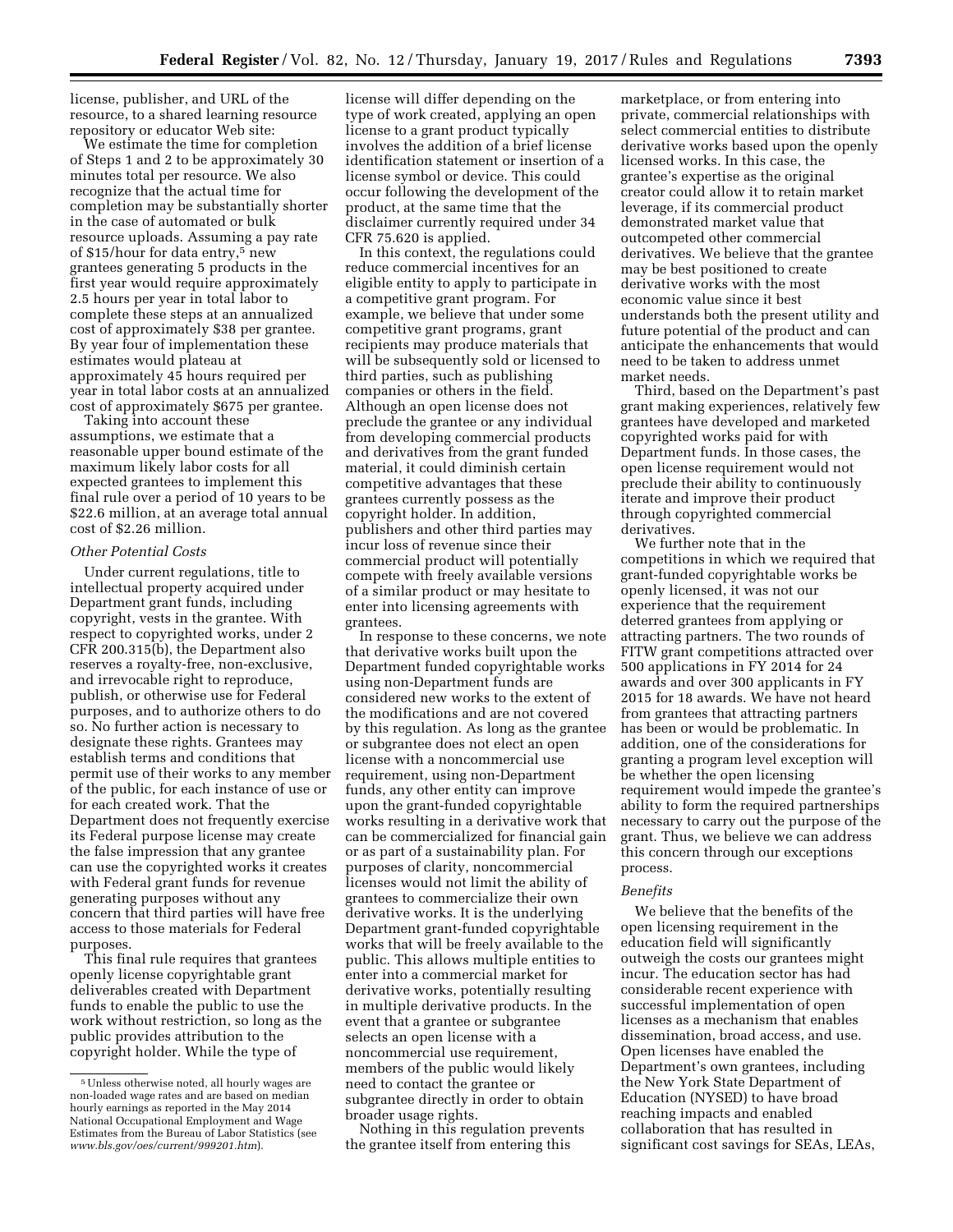and other stakeholders. In the case of NYSED, in 2010, the Department awarded New York State Department of Education (NYSED) approximately \$700 million in funding through the Race to the Top (RTT) grant program. NYSED invested \$12.9 million of that award in the creation of openly licensed curriculum in math and English Language Arts called ''EngageNY'' that was made freely available to the public under a Creative Commons Non-Commercial Share-Alike (CC–SA–NC) license.6 The EngageNY curriculum created by NYSED has been implemented statewide in New York. Because this curriculum is openly licensed, California, Louisiana, and Washington have adapted and used these materials statewide as a foundation for their standards aligned curriculum. Additionally, teachers at schools across the nation have been freely accessing, using, and adapting the EngageNY content.7

The open license has also enabled other organizations to create derivative works that enhance the original curriculum. For example, UnboundED, a non-profit educational organization, has adapted the original materials created by the grant, developed supplemental digital content, English language learner support, and is offering curated sets of these materials to the public at no cost. In addition to the content, UnboundED has developed new teacher professional development materials and offers paid teacher training on using these and other open resources. Thus, the open license has enabled a single investment to result in broad, national dissemination and stimulated a derivative marketplace of services and supplemental content. Since the EngageNY content is freely available, other teachers, SEAs, and LEAs do not have to duplicate investments in curricula in these same content areas, resulting in a more efficient use of resources.

In addition, between 2012 and 2015, the Office of Career Technical and Adult Education (OCTAE) invested national activities funds in accelerating the teaching and learning of STEM competencies through high-quality OERs and high-quality adult education instruction of STEM by funding adult educators who located, used, evaluated, and shared science and math OER that are appropriate for adult education classes. The project also developed

online professional development courses for teachers on how to use OER for math and science instruction in their adult education classrooms that are freely available in multiple repositories.8 Adult educators, working in Teacher User Groups located, used, evaluated, and shared science and math OERs that are appropriate for adult education classes. The reviews are posted within *[www.OERCommons.org](http://www.OERCommons.org)*, part of a newly formed ''adult education'' category with over 2,400 resources that can now be searched and accessed freely through this repository. The project also developed online professional development courses for teachers on how to use OER that are freely available in multiple national repositories for math and science instruction in their adult education classrooms. The Department's investment of funding has resulted in a valuable resource that is searchable on public repositories and widely available to members of the public that would not have been otherwise reached by the Department's National Activity Activities funds.

Under the National Language Resource Centers (LRC) grant program, the Department awarded funds to IHEs for research and development of resources for Less Commonly Taught Languages (LCTL). Though there was no specific requirement for the grantees to openly license their resources, one grantee did choose to do so. As previously discussed, the University of Texas at Austin created the Center for Open Educational Resources and Language Learning (COERLL), which creates fully openly licensed language and pedagogical materials for 16 languages, in addition to an open platform for discovery, remixing, and repurposing of these language resources, and open research. There are hundreds of different and diverse open materials, including curricula, lessons, worksheets, assessments, textbooks, videos, podcasts, research studies, open apps for student learning, and interactive platform, materials openly licensed on their Web site available under an open license and publically available on their Web site. These resources include language learning materials such as OER for K'ichee' Maya, an indigenous language spoken in Guatemala; software that allows a group of users to annotate the same text together; a series of native speaker

surveys; a teacher professional development digital badge system; research on the perception and use of foreign language OER; and a Web site supporting a community of practice on Open Education in language learning.

Finally, the Department's FITW grant program has required grantees to openly license intellectual property.9 The online remediation tool created by the Southern New Hampshire University under this grant program will help underprepared, underrepresented, and low-income working adults obtain a postsecondary credential and reduce the time to degree completion. Under the terms of the grant, the open license will allow any other IHE or adult education provider to use this tool to serve the working adults in its service areas, without incurring costs or duplicating efforts of development.

Elsewhere in the Federal government, as noted previously, the Department of Labor was the earliest user of open copyright licenses. The Department of Labor first piloted the open license requirement in FY 2011, through the \$2 billion TAACCCT grant program, which required all new resources created with TAACCCT funding to be made available under CC BY license.10 With this requirement, TAACCCT grantees have created thousands of openly licensed learning resources that have been downloaded and reused hundreds of thousands of times, including courses, curriculum, modules, and assessments that are freely available at *[https://](https://www.skillscommons.org) [www.skillscommons.org.](https://www.skillscommons.org)*11 The open resources have enabled partnerships and collaborations between colleges, with other Federal agencies, State agencies, and even international education systems and expanded the investment beyond one single grantee to a broad range of stakeholders. For example, an openly licensed basic computer skills training online course (BITS) 12 created by the Wisconsin Technical College system is being used by the Ohio Workforce Investment board to provide computer training to adults at 89 American Job Centers statewide, has been used across the 15 community colleges in the Iowa Community College System, and is being customized by the Technical College System of Georgia. Competency based training along aerospace and energy career pathways developed by

<sup>6</sup>*[https://creativecommons.org/licenses/by-nc-sa/](https://creativecommons.org/licenses/by-nc-sa/3.0/)  [3.0/](https://creativecommons.org/licenses/by-nc-sa/3.0/)*.

<sup>7</sup>*[http://www.rand.org/content/dam/rand/pubs/](http://www.rand.org/content/dam/rand/pubs/research_reports/RR1500/RR1529/RAND_RR1529.pdf)  research*\_*[reports/RR1500/RR1529/RAND](http://www.rand.org/content/dam/rand/pubs/research_reports/RR1500/RR1529/RAND_RR1529.pdf)*\_ *[RR1529.pdf](http://www.rand.org/content/dam/rand/pubs/research_reports/RR1500/RR1529/RAND_RR1529.pdf)*.

<sup>8</sup>*<https://lincs.ed.gov/programs/oerstem>* and *[http://www2.ed.gov/rschstat/eval/sectech/factsheet/](http://www2.ed.gov/rschstat/eval/sectech/factsheet/open-education-resources-stem-teaching.html)  open-education-resources-stem-teaching.html <https://lincs.ed.gov/programs/oerstem>*and *[http://](http://www2.ed.gov/rschstat/eval/sectech/factsheet/open-education-resources-stem-teaching.html) [www2.ed.gov/rschstat/eval/sectech/factsheet/open](http://www2.ed.gov/rschstat/eval/sectech/factsheet/open-education-resources-stem-teaching.html)[education-resources-stem-teaching.html](http://www2.ed.gov/rschstat/eval/sectech/factsheet/open-education-resources-stem-teaching.html)*.

<sup>9</sup>*<http://www2.ed.gov/programs/fitw/index.html>*  and *[https://www.federalregister.gov/d/2014-11463/](https://www.federalregister.gov/d/2014-11463/p-188) [p-188.](https://www.federalregister.gov/d/2014-11463/p-188)* 

<sup>10</sup>*<https://creativecommons.org/licenses/by/4.0>*. 11*[https://wdr.doleta.gov/directives/corr](https://wdr.doleta.gov/directives/corr_doc.cfm?docn=4109)*\_*doc.cfm? [docn=4109](https://wdr.doleta.gov/directives/corr_doc.cfm?docn=4109)*.

<sup>12</sup>*[https://www.skillscommons.org/handle/](https://www.skillscommons.org/handle/taaccct/6799) [taaccct/6799.](https://www.skillscommons.org/handle/taaccct/6799)*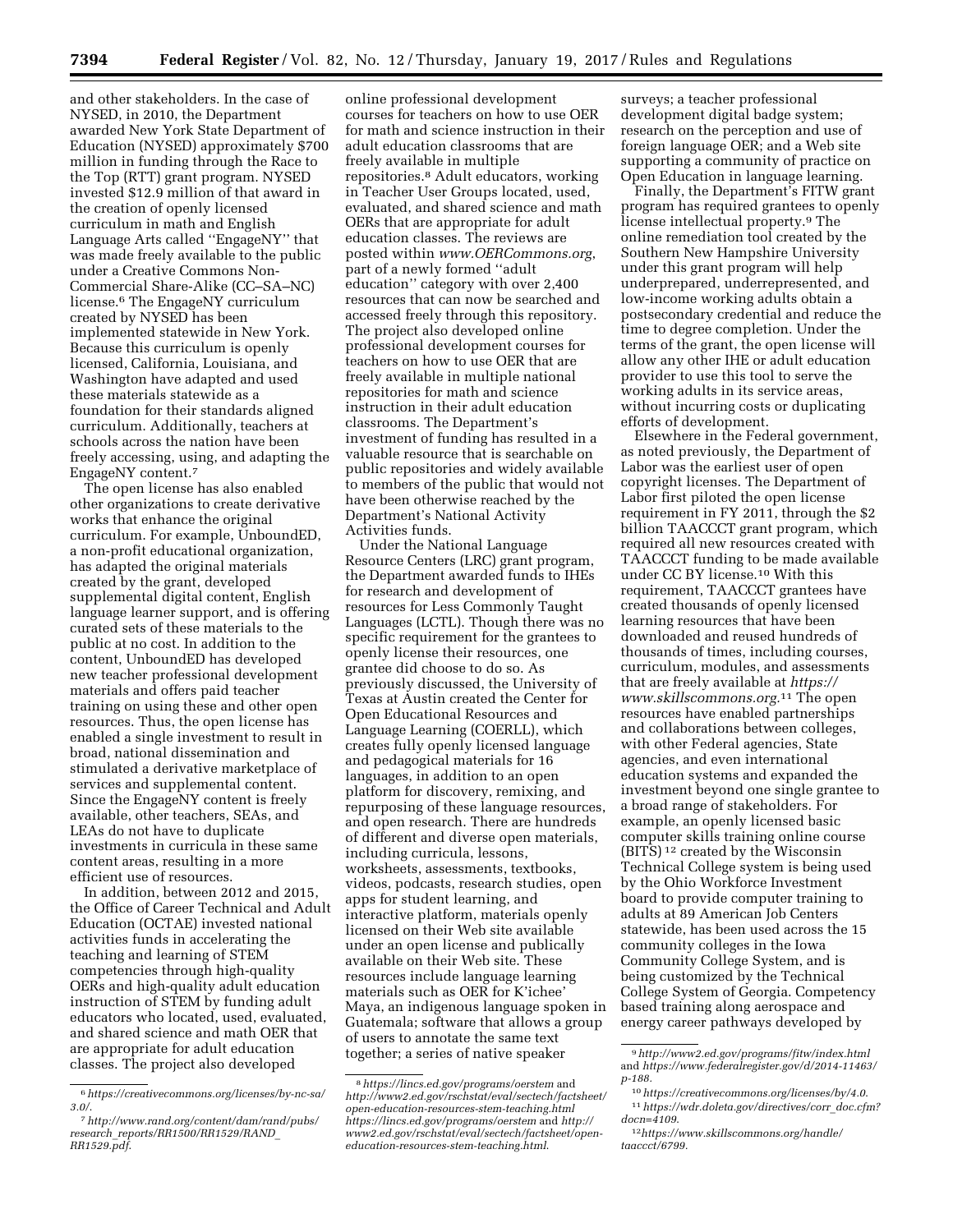consortia of community colleges in Washington State and Arizona and major employers and industry partners were adapted through Rutas (Routes), a USAID-funded workforce development program operating along Mexico's northern border. Relying on the open license, USAID grantees were able to translate the curricula into Spanish, rather than using funds to create their own materials from scratch, and created additional educational pathways suitable for the Mexican technical high school system.13 In each of these examples, an open license allowed uses that would have otherwise involved separate and duplicative investments, either by the same or separate Federal agency, by a State agency, or through other public funding, and has resulted in significant discount to the public. Because of these early successes, the Department of Labor expanded the requirement across the agency through regulation 14 and is the first Federal Agency to require grantees to apply Creative Commons Attribution licenses to all grant funded materials.

Privately funded openly licensed projects also have a long history of creating educational resources with significant benefit to the public. For example, organizations such as Rice University's OpenStax and California State University's Multimedia Educational Resource for Learning and Online Teaching (MERLOT) 15 have over 20 years of experience creating and curating OER and developing national

communities of practice for teaching and learning with digital resources. In public comments submitted by OpenStax, it was noted that its openly licensed college textbooks, first introduced in 2012, are currently used by more than 650,000 students in 1,600 educational institutions in the United States alone, saving those students \$66,000,000 in that short span of time.16 Despite not expending any resources on marketing activities, their textbooks have been downloaded by three million users worldwide. More than the broad dissemination of the textbooks, the open licenses have enabled an ecosystem of more than 38 different for-profit and not for-profit organizations to develop content in interactive and adaptive learning systems and through other ancillary products, providing greater reach than OpenStax could have achieved on its own. Similarly the Washington State Board for Community and Technical Colleges (SBCTC), the State agency that instituted the nation's first open licensing policy, did so to address issues of educational access. Since its inception in 2010,<sup>17</sup> the policy has been implemented for competitive awards funded or managed by SBCTC totaling more than \$25,000,000. The end products from these projects have been widely distributed with a CC BY license benefiting faculty members and the students across the country. For example, a textbook developed during one of the competitive grant projects has been downloaded 127,000 times and

students have purchased over 5,000 copies of the book for approximately \$15. These regulations build on the lessons learned through these efforts and seek to scale the benefits of these early successes across multiple Department competitive grant programs and education stakeholder groups.

In sum, we believe that these regulations will help to ensure the broader and more effective dissemination of Department grantfunded works to the public. Department stakeholders, such as LEAs, SEAs, IHEs, students, and others beyond direct grant recipients would be able to freely use and access the technology and highquality materials. The framework established by these regulations will also result in greater transparency and efficiencies in how these stakeholders and other members of the public can access these valuable educational resources.

### *Accounting Statement*

As required by OMB Circular A–4 (available at *[www.whitehouse.gov/sites/](http://www.whitehouse.gov/sites/default/files/omb/assets/omb/circulars/a004/a-4.pdf)  [default/files/omb/assets/omb/circulars/](http://www.whitehouse.gov/sites/default/files/omb/assets/omb/circulars/a004/a-4.pdf) [a004/a-4.pdf](http://www.whitehouse.gov/sites/default/files/omb/assets/omb/circulars/a004/a-4.pdf)*) in the following table we have prepared an accounting statement showing the classification of the expenditures associated with provisions of these final regulations. This table provides our best estimate of the changes in annual monetized costs, benefits, and transfers as a result of the final regulations.

| <b>Benefits</b> |             |
|-----------------|-------------|
| Not quantified  |             |
| Cost            |             |
| 7%              | 3%          |
| \$3,181,331     | \$3,218,633 |
|                 |             |

## *Alternatives Considered*

In determining whether to pursue regulatory action, we first considered other options that might accomplish our goals of enhancing dissemination and transparency. First, we considered whether we should establish an open licensing requirement as a supplemental priority, creating an authority for the Department to require open licensing in any appropriate grant program for fiscal year 2017 and future years. Although

supplemental priorities provide opportunities for program offices to select or exempt certain grant programs from this requirement as appropriate, it would only lead to change program-byprogram. We believe that it will be far more efficient to establish the requirement as a general rule for our competitive grant programs, while also building in the program-level and grantee exceptions process when an exception is appropriate.

We also considered whether we could instead license all copyrightable material to the public using our Federal purpose license. This approach would allow for access to and dissemination of grant-funded resources. However, as previously discussed, the Federal purpose license requires significantly increased administrative capacity at the Department. From an administrative perspective, use of the Federal purpose license places the burden on the

<sup>13</sup>*[http://blogs.iadb.org/energia](http://blogs.iadb.org/energia_es/2016/02/17/how-to-build-a-renewable-energy-future-in-mexico/)*\_*es/2016/02/17/ [how-to-build-a-renewable-energy-future-in-mexico/](http://blogs.iadb.org/energia_es/2016/02/17/how-to-build-a-renewable-energy-future-in-mexico/)*; *[http://www.iyfnet.org/blog/poised-take-mexican](http://www.iyfnet.org/blog/poised-take-mexican-youth-prepare-aerospace-careers)[youth-prepare-aerospace-careers](http://www.iyfnet.org/blog/poised-take-mexican-youth-prepare-aerospace-careers)*.

<sup>14</sup>*[www.federalregister.gov/articles/2015/12/30/](http://www.federalregister.gov/articles/2015/12/30/2016-32725/uniform-administrative-requirements-cost-principles-and-audit-requirements-for-federal-awards)  [2016-32725/uniform-administrative-requirements-](http://www.federalregister.gov/articles/2015/12/30/2016-32725/uniform-administrative-requirements-cost-principles-and-audit-requirements-for-federal-awards)*

*[cost-principles-and-audit-requirements-for-federal](http://www.federalregister.gov/articles/2015/12/30/2016-32725/uniform-administrative-requirements-cost-principles-and-audit-requirements-for-federal-awards)[awards.](http://www.federalregister.gov/articles/2015/12/30/2016-32725/uniform-administrative-requirements-cost-principles-and-audit-requirements-for-federal-awards)* 

<sup>15</sup>*https://www.merlot.org*[.](https://www.merlot.org) 16*https://openstax.org/impact*[.](https://openstax.org/impact) 17*[www.sbctc.edu/resources/documents/colleges](http://www.sbctc.edu/resources/documents/colleges-staff/programs-services/elearning-open-education/open-licensing-policy-board-resolution.pdf)[staff/programs-services/elearning-open-education/](http://www.sbctc.edu/resources/documents/colleges-staff/programs-services/elearning-open-education/open-licensing-policy-board-resolution.pdf)  [open-licensing-policy-board-resolution.pdf](http://www.sbctc.edu/resources/documents/colleges-staff/programs-services/elearning-open-education/open-licensing-policy-board-resolution.pdf)*.

Authorizing legislation: RCW 28A.300.803 created the Open Education Resources project to create openly licensed K–12 resources aligned to Common Core standards: *[http://app.leg.wa.gov/rcw/](http://app.leg.wa.gov/rcw/default.aspx?cite=28A.300.803)  [default.aspx?cite=28A.300.803](http://app.leg.wa.gov/rcw/default.aspx?cite=28A.300.803)*. See also: *[http://](http://www.k12.wa.us/Communications/PressReleases2016/GoOpen.aspx)  [www.k12.wa.us/Communications/](http://www.k12.wa.us/Communications/PressReleases2016/GoOpen.aspx) [PressReleases2016/GoOpen.aspx](http://www.k12.wa.us/Communications/PressReleases2016/GoOpen.aspx)*.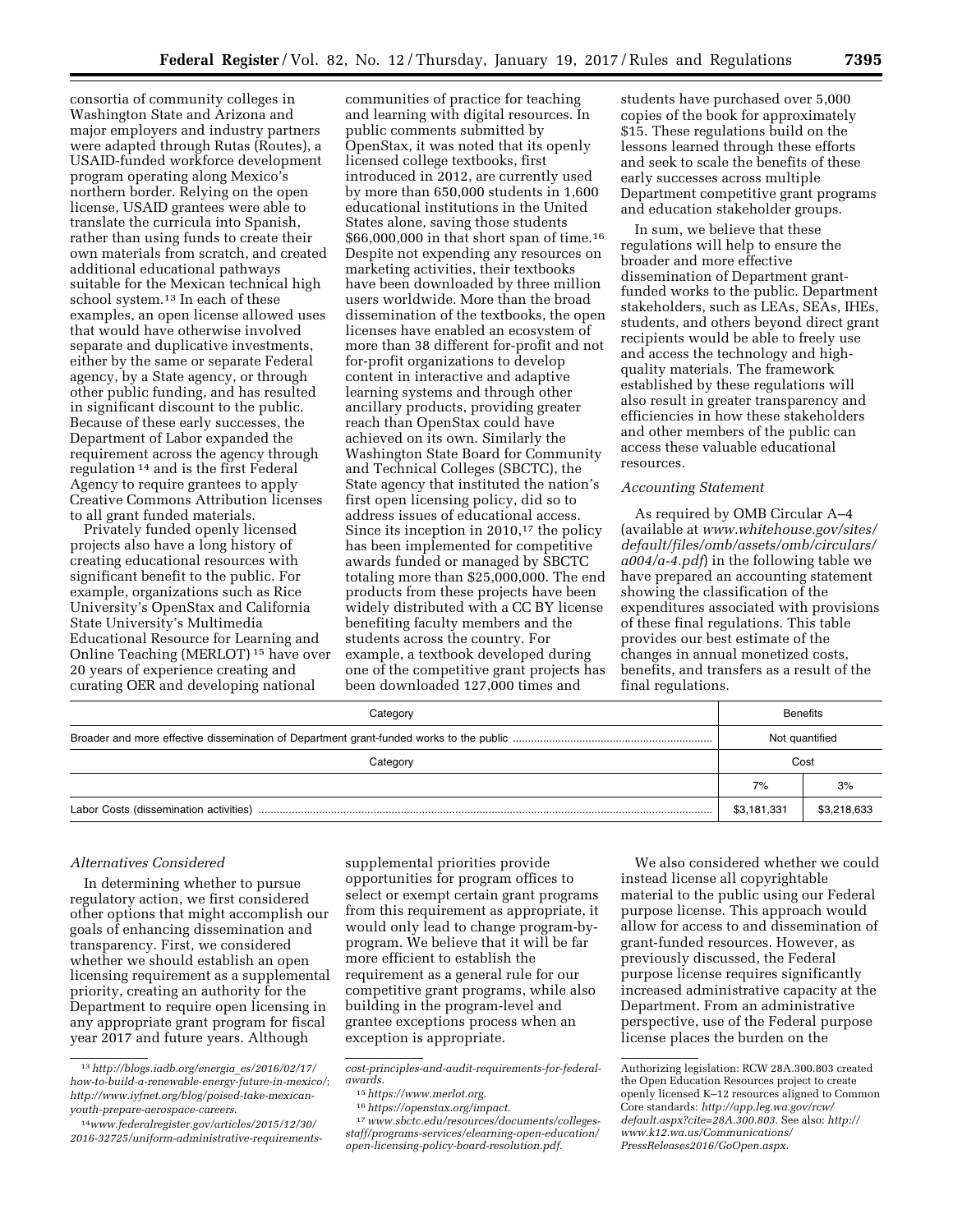Department to exercise the license for each program and grantee and copyrightable work, and is therefore not an efficient approach. Each grantee already has direct control over its work, can use Department grant funds to implement the open licensing requirement, and is in a far better position than the Department to make the work publicly available directly. Therefore, we believe this final rule will greatly expand the scope of dissemination compared with what the Department could achieve.

The Department recognizes that the variety of our programs require grantees to adopt a wide range of strategies for implementation. As previously discussed, we believe this final rule advances our goals of broad dissemination by requiring an open license that does not restrict the distribution of derivative works, such as through commercial channels, or create additional restrictions on future licensing of derivative works not created with Department grant funds. We recognize that in some instances, placing limitations on the license (*e.g.*  non-commercial licenses) or restricting the ability to use/reuse materials may be appropriate and we are committed to working with grantees to develop licensing strategies that are aligned to their grant projects and that are consistent with the goals of the final rule.

We also recognize that there will be cases where implementation of the requirements of this regulation would be inconsistent with statutory requirements of the grant programs or the Department's general goals. In cases such as those, the Secretary retains the ability to make exceptions to the open licensing requirement for those programs on a case-by-case basis under 2 CFR 3474.5(a) 18 and 2 CFR 200.102(b) and (c).

## *Paperwork Reduction Act of 1995*

Section 3474.20(c) contains an information collection requirement. Under the Paperwork Reduction Act of 1995 (PRA) (44 U.S.C. 3507(d)), the Department has submitted a copy of this section as part of a change request to OMB for its review under OMB Control Number(s) 1894–0006, and 1894–0009 to reflect this new requirement. There will be no increase or decrease in

burden. This change request has been approved by OMB.

A Federal agency may not conduct or sponsor a collection of information unless OMB approves the collection under the PRA and the corresponding information collection instrument displays a currently valid OMB control number. Notwithstanding any other provision of law, no person is required to comply with, or is subject to penalty for failure to comply with, a collection of information if the collection instrument does not display a currently valid OMB control number.

*Intergovernmental Review:* These final regulations affect direct grant programs of the Department that are subject to Executive Order 12372 and the regulations in 34 CFR part 79. One of the objectives of the Executive order is to foster an intergovernmental partnership and a strengthened federalism. The Executive order relies on processes developed by State and local governments for coordination and review of proposed Federal financial assistance.

This document provides early notification of our specific plans and actions for these programs.

### *Assessment of Educational Impact*

In the NPRM we requested comments on whether the proposed regulations would require transmission of information that any other agency or authority of the United States gathers or makes available. We received no comments.

*Accessible Format:* Individuals with disabilities can obtain this document in an accessible format (*e.g.,* braille, large print, audiotape, or compact disc) on request to the person listed under **FOR FURTHER INFORMATION CONTACT**.

*Electronic Access to This Document:*  The official version of this document is the document published in the **Federal Register**. Free Internet access to the official edition of the **Federal Register**  and the Code of Federal Regulations is available via the Federal Digital System at: *[www.gpo.gov/fdsys](http://www.gpo.gov/fdsys)*. At this site you can view this document, as well as all other documents of this Department published in the **Federal Register**, in text or Adobe Portable Document Format (PDF). To use PDF you must have Adobe Acrobat Reader, which is available free at the site.

You may also access documents of the Department published in the **Federal Register** by using the article search feature at: *[www.federalregister.gov](http://www.federalregister.gov)*. Specifically, through the advanced search feature at this site, you can limit your search to documents published by the Department.

#### **List of Subjects in 2 CFR Part 3474**

Accounting, Administrative practice and procedure, Adult education, Aged, Agriculture, American Samoa, Bilingual education, Blind, Business and industry, Civil rights, Colleges and universities, Communications, Community development, Community facilities, Copyright, Credit, Cultural exchange programs, Educational facilities, Educational research, Education, Education of disadvantaged, Education of individuals with disabilities, Educational study programs, Electric power, Electric power rates, Electric utilities, Elementary and secondary education, Energy conservation, Equal educational opportunity, Federally affected areas, Government contracts, Grant programs, Grant programs-agriculture, Grant programs-business and industry, Grant programs-communications, Grant programs-education, Grant programsenergy, Grant programs-health, Grant programs-housing and community development, Grant programs-social programs, Grant administration, Guam, Home improvement, Homeless, Hospitals, Housing, Human research subjects, Indians, Indians-education, Infants and children, Insurance, Intergovernmental relations, International organizations, Inventions and patents, Loan programs, Loan programs social programs, Loan programs-agriculture, Loan programsbusiness and industry, Loan programscommunications, Loan programsenergy, Loan programs-health, Loan programs-housing and community development, Manpower training programs, Migrant labor, Mortgage insurance, Nonprofit organizations, Northern Mariana Islands, Pacific Islands Trust Territories, Privacy, Renewable Energy, Reporting and recordkeeping requirements, Rural areas, Scholarships and fellowships, School construction, Schools, Science and technology, Securities, Small businesses, State and local governments, Student aid, Teachers, Telecommunications, Telephone, Urban areas, Veterans, Virgin Islands, Vocational education, Vocational rehabilitation, Waste treatment and disposal, Water pollution control, Water resources, Water supply, Watersheds, Women.

Dated: January 11, 2017.

# **John B. King, Jr.,**

*Secretary of Education.* 

For the reasons discussed in the preamble, the Secretary amends part 3474 of title 2 of the Code of Federal Regulations as follows:

 $^{18}$  2 CFR 3474.5(a),  $^{\prime\prime}$  . . . the Secretary of Education, after consultation with OMB, may allow exceptions for classes of Federal awards or non-Federal entities subject to the requirements of this part when exceptions are not prohibited by statute. However, in the interest of maximum uniformity, exceptions from the requirements of this part will be permitted only in unusual circumstances.''